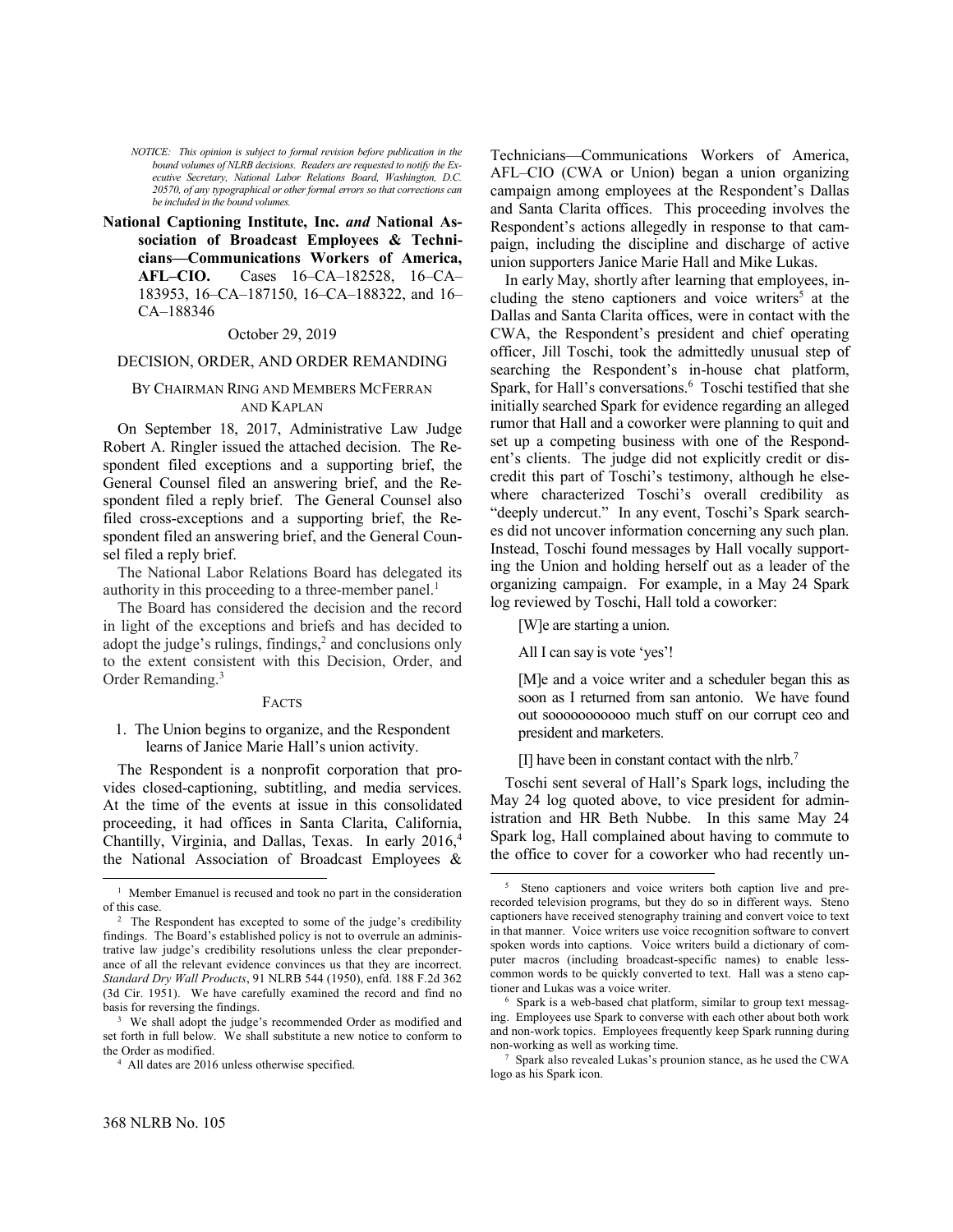dergone surgery. Hall wrote in some detail about the surgery and asserted that the Respondent had underestimated the coworker's recovery time (and, consequently, Hall's in-office time as the coworker's substitute). Hall complained that she now worked full time in the office but without the higher in-office salary.<sup>8</sup> Spark logs also revealed that in April Hall attempted to learn how to connect her personal laptop to the Respondent's network. Nubbe flagged this portion of Hall's conversation and wrote "violation of policy" in the margin of her printout.

2. The Respondent disciplines Hall, promotes Lukas, and discovers a private employee Facebook group.

Hall had been employed by the Respondent as a steno captioner since 2001. She was the third most senior employee in the Dallas office, and she had trained many of the steno captioners working in and out of that office. Beginning in 2009, Hall generally worked remotely, either full time or in a "hybrid" position, i.e., with one inoffice day per week.

Hall was known as a squeaky wheel who tenaciously pursued work-related issues. President Toschi and VP Nubbe were well acquainted with this fact, having recently addressed Hall's requests for insurance coverage for her domestic partner, corrections to her leave accrual rate, and permission to bring her service dog to the office. On June 12, Nubbe vented her annoyance in an email to Toschi, describing Hall's repeated requests and complaints as "insolence." Nubbe asked Toschi for "guidance on what disciplinary action we can take at this time to send the message that [Hall] needs to stop behavior that attempts to undermine management's authority." At Nubbe's request, Toschi provided Nubbe with Hall's Spark logs.

On June 13, an employee complained to Nubbe that Hall had inappropriately discussed the employee's medical information over Spark. Nubbe was already aware of Hall's disclosure because Toschi had sent her the Spark transcript of this (or a similar) conversation.<sup>9</sup> Two days later, Nubbe issued Hall a written warning for violating what, according to the judge, was the Respondent's "Unacceptable Behavior Policy" by

1) Accusing NCI management of dishonesty and acting in bad faith, in both direct communications to NCI management and to others in the company.

-

2) Complaining in an aggressive and hostile manner to management and co-workers about having to fill in temporarily for another co-worker and demanding an increase in your pay and benefits, notwithstanding the fact that as a Hybrid In-house Steno Captioner you are required to fill in for absent employees.

3) Spreading inaccurate and personal information about NCI employees.

In addition, Hall's warning reproduced the Respondent's Telecommunications and Computer Systems policy and stated:

In addition to making changes to your method of communication, you must also follow NCI policies, including NCI's Telecommunications and Computer Systems policy . . . . The policy makes it clear that connecting a personal device to NCI's network without authorization is not allowed. . . . You are on notice that any violation of this policy will result in disciplinary action, including termination.

Turning to employee Lukas, the Respondent hired Lukas as a voice writer trainee in October 2015 along with Aaron Greenberg and Kenley Hoover. Like all new voice writers, Lukas, Greenberg, and Hoover had to pass a series of examinations to progress to intermediate on air (IOA) status, a prerequisite to captioning live television. The examinations test captioning speed and accuracy and require substantial practice and dictionary preparation. Manager Meredith Patterson testified that new voice writers should take about three months to achieve IOA status. However, the Respondent's workload at the time interfered with exam preparation, and Lukas complained that his work assignments did not help him prepare for his tests. Although it took them longer than expected, all three trainees ultimately passed their examinations and were promoted to IOA status. Hoover passed in late April, Lukas in June, and Greenberg a couple of weeks after Lukas. Greenberg in particular had difficulty passing the IOA exam. In a July 5 weekly-update email, manager Patterson reported to Toschi that while Lukas had passed his IOA exam, "[Greenberg] is likely to be let go because he hasn't been in the ballpark and he's well overdue now." Ultimately, Greenberg and Lukas were promoted to IOA status in July.

On June 28, President Toschi sent an email marked "Company Confidential" to all employees about the organizing drive (Toschi's union email). In it, Toschi referred to the CWA as an "outside force" attempting to intervene between the Respondent and employees. Toschi's union email listed a number of problems with unionization, such as mandatory dues and increased bu-

<sup>8</sup> Hall generally worked from home.

<sup>9</sup> There was some initial confusion as to how this coworker's medical information was disseminated because Director of Steno Captioning Darlene Parker and another supervisor had also openly discussed the employee's medical information with employees. Parker apologized to the employee for her inappropriate disclosure.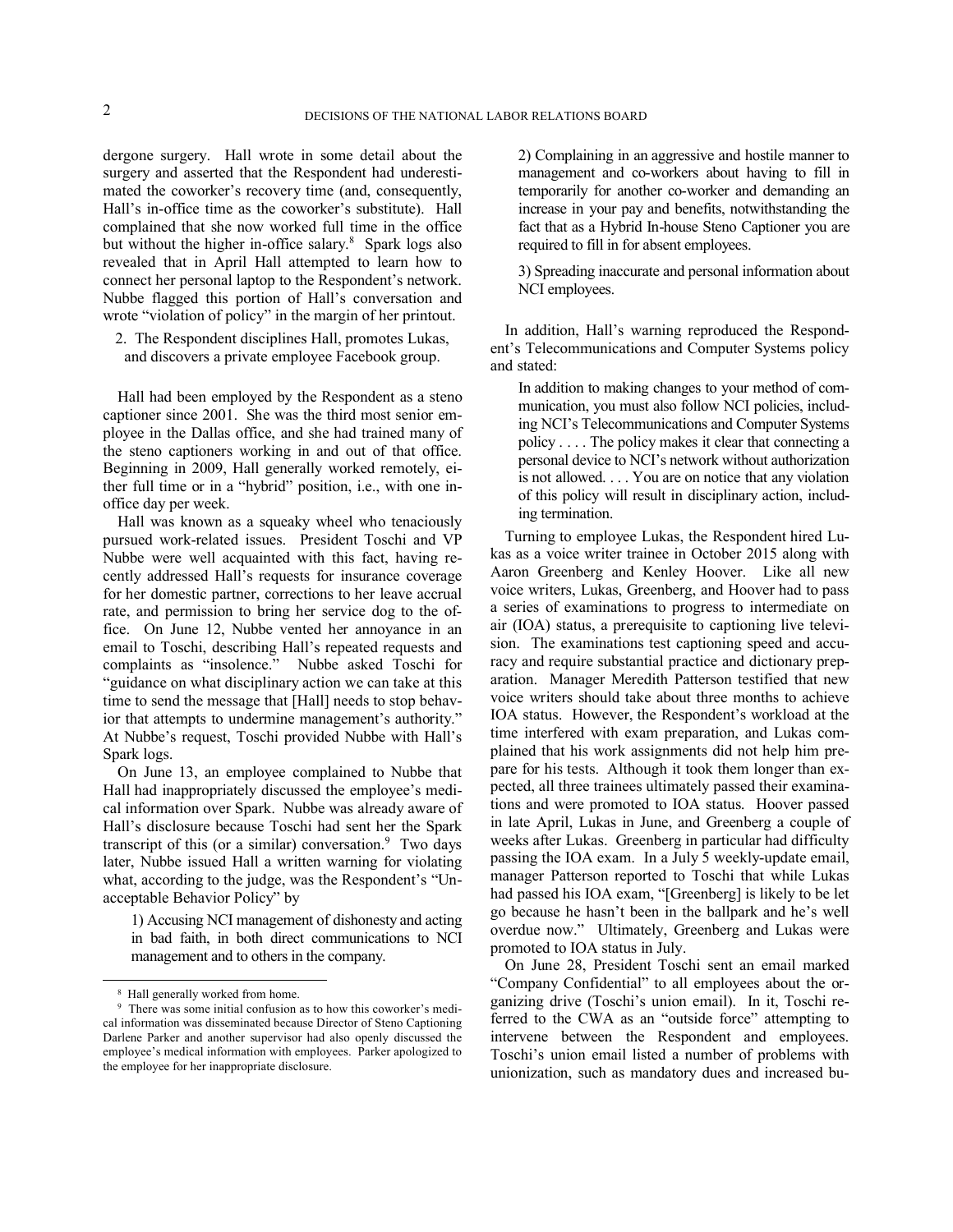reaucracy that could threaten the Respondent's ability to reinvest its revenue in its own company and employees. Toschi urged employees to ask tough questions of the Union and to make the best decision for themselves, stating that "NCI is better for everyone without the CWA."

Meanwhile, in late May, employee Crystal Anderson had reported to Manager Patterson that at least one employee had posted prounion articles on Facebook. Patterson forwarded Anderson's information to Toschi. Anderson contacted Patterson again on June 23 to report that employees had been in contact with the CWA and formed a private Facebook group called the VW Bus. That same day, Patterson called Anderson for additional information, and Anderson supplied the names of the group's administrators and its 18 current members. Patterson told Toschi that she was "furious" about the group, particularly the involvement of two supervisors. Patterson reached out to Anderson on July 5, asking if Anderson was still part of the group, whether they had met with the CWA, and whether any other supervisors or coordinators were members. Anderson promptly responded with a detailed message about the activities of the group, including that employees were preparing a written response to Toschi's union email.

# 3. The Respondent announces the closure of the Dallas office, employees apply for remote positions, and Lukas is disciplined.

On June 30, President Toschi notified employees by email that they were required to attend a meeting "regarding the future of the Dallas facility," to be held at various times on July 7 and 8. Toschi's email did not say that the meetings were confidential. During the meetings, Toschi announced that the Respondent had decided to close its Dallas office, and she asked that employees keep the news to themselves until the Respondent could notify its stakeholders.

Lukas's meeting was scheduled for July 7, his day off, so he called into the meeting from home. Lukas's friend Michael Baker, a former employee of the Respondent, was with Lukas at the time of the call. Lukas put the call on speakerphone, so Baker heard Toschi's announcement. Shortly after the meeting, Baker sent a text to one of the Respondent's supervisors reacting to the meeting. That supervisor forwarded Baker's text to Patterson. At 3:48 p.m., Patterson informed Toschi that Baker and another individual knew about the meeting. At 4:09 p.m., Toschi sent an email marked "Company Confidential" to employees requesting that they "keep this information confidential within the company while we notify our affected clients and vendors." The next day, Toschi learned that it was Lukas who allowed Baker to listen to the call.

On July 11 at 5:17 a.m., employee supporters of the Union issued a lengthy response to Toschi's union email. The July 11 response was signed by ten employees, including Lukas. Twelve hours later, HR Representative Rochelle Johnson issued Lukas a written warning for an "egregious breach of duty of loyalty to your employer." The warning stated that Lukas "admittedly allowed former NCI employee Michael Baker to listen in on a company confidential telephone conference led by NCI's President and COO."<sup>10</sup> The Respondent contends that it wanted to prevent its vendors, clients, and landlord from learning of the closure prematurely. Toschi testified that some disclosures of the announcement, such as informing the Union, would not warrant discipline "[b]ecause there [would be] no consequence." The Respondent did not investigate whether Lukas or Baker revealed news of the closure to anyone.

The next day, manager Patterson sent an email to Toschi with the subject, "Background on those who signed union letter." The email included information on employees' union support, reaction to the closure announcement, and evaluative comments regarding individual signers' attitude, performance, and character. A few comments were positive.<sup>11</sup> Most comments, however, were negative.<sup>12</sup> Patterson wrote of Lukas as follows:

Mike Lukas DOH 10.6.15, TX. IOA. Very slow trainee. Was very unhappy and vocal about being used on air before being promoted/paid more. Just passed his IOA tests and had promotion recommended on 7/10.

Following the closure announcement, the Respondent provided its Dallas employees with forms to use to apply to transfer to the Chantilly or Santa Clarita office or to become full-time remote employees. Although the Respondent did not spell out its retention criteria, the record establishes that it did not plan to reduce its captioner workforce. Most of the Dallas captioners, including Hall and Lukas, sought full-time remote positions, and Toschi testified that she sought to retain employees who could successfully handle full-time remote work and had the necessary equipment. After submitting her application for full-time remote work on July 12, Hall spoke with

<sup>&</sup>lt;sup>10</sup> The Respondent also disciplined prounion employee Stacy Hawkins Gardner for attempting to record a portion of a closureannouncement meeting. However, Gardner attended one of the July 8 meetings, after Toschi warned employees to keep news of the closure confidential.

<sup>&</sup>lt;sup>11</sup> One employee was described as "[d]edicated to NCI," and another was described as a "[v]ery helpful, generous, thoughtful coworker."

<sup>12</sup> Patterson referred to one employee as having "[s]howed poor judgment in the past regarding multiple issues" and as possessing a "[p]assive-aggressive personality"; another as "very gossipy and paranoid"; and a third as showing "no pride in his work except for what he enjoys" and having "an overly inflated ego."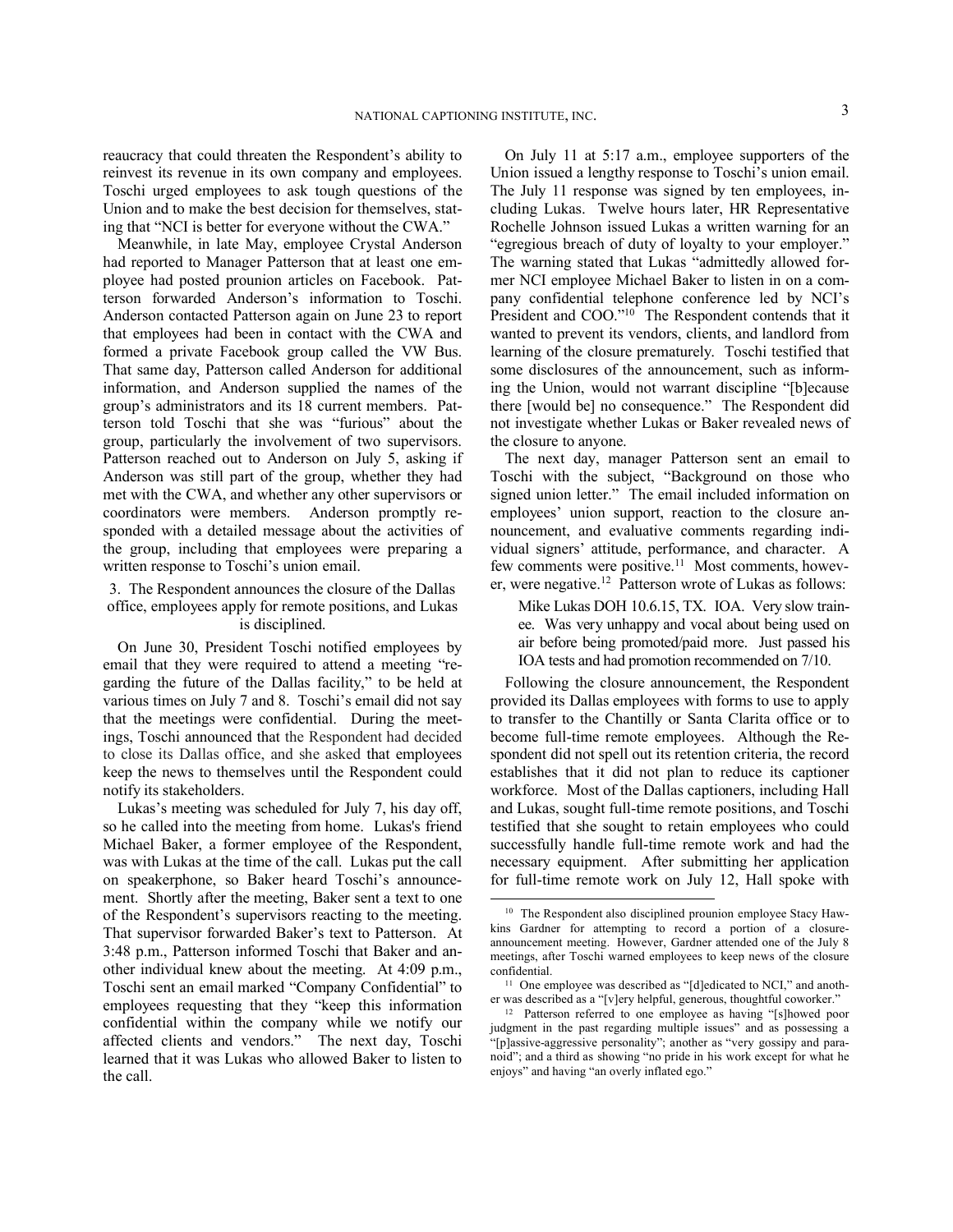Director of Steno Captioning Parker and was told that since she was already set up to work remotely, she should continue with her normal schedule.

4. The Respondent discharges Lukas and Hall and continues to monitor Spark for information about the organizing drive.

Before making her retention decisions, Toschi sought input from employees' immediate supervisors. Patterson, who oversees voice writers, wrote as follows regarding Lukas:

Despite extended frustrations at the less-than-ideal situation in which he found himself for many months covering [IOA work] without officially being IOA, Mike persevered to achieve IOA status in early July. He works very early mornings (4 am EST and 3 am local) and works both Saturdays and Sundays.

Regarding Greenberg, Patterson wrote:

Aaron has been a late bloomer as far as his testing and really struggled to finally reach IOA, which is why he is in the bottom quartile. He can make a lot of excuses as to why something is not going his way or why his quality isn't stronger, but when push came to shove, he passed his tests and evaluation period successfully. He works early mornings and weekends and has been covering his defaults for many months without having been promoted. He stuck it out despite extended frustrations and it would be a shame to lose someone who finally proved he was capable of rising to the challenge of the job.

On August 4, Toschi recommended that Hall and Lukas not be retained. She included the following comment about Lukas:

Mike recently received HR disciplinary action. He has a history of poor attitude. He complained of being used for on-air work despite not having achieved IOA status. He finally achieved IOA status 11 months after his hire date, way outside of expected progression.<sup>13</sup> I would think this indicates [he] does not have the selfmotivation or self-discipline required of a remote employee.

Toschi testified that she took her comments on Lukas's performance from Patterson's July 12 email providing background on employees who signed the response to Toschi's union email. In the August 4 document, Toschi recommended retaining Greenberg, who was hired at the same time as Lukas but took longer to pass the IOA exam, stating:

Aaron is classified as 4th quartile because it took him a longer than desired time to work through his training. He has finally completed training and is a reliable employee.<sup>14</sup>

Toschi also included comments explaining that other fourthquartile employees that she recommended retaining were "very new" or, in the case of one employee, ranked in the fourth quartile "because of her tenure."

On August 16, HR Representative Johnson sent the Respondent's managers an email with the subject, "Dallas decision process." Johnson informed management that the Respondent had completed its review of employee applications and had based its retention decisions on five factors: productivity, quality, reliability, disciplinary record, and seniority. The Respondent issued letters to Hall (August 19) and Lukas (August 23) rejecting their applications for full-time remote work because they "did not meet the minimum requirements." All other employees who applied for full-time remote work—27 in all—were approved.<sup>15</sup> This included Greenberg, who passed his final IOA exam after Lukas, and who had been on the verge of being discharged as recently as July 5. It also included employee Lupe Rojo, who had been removed from on-air work at the end of January because her work had fallen below required accuracy standards.

Meanwhile, throughout July and August, the Respondent, primarily through Toschi, continued to monitor employees' Spark conversations for references to the Union. Toschi enlisted the help of the Respondent's IT manager to run searches and prepare weekly summaries of his findings. The Respondent's CEO, Gene Chao, suggested search terms (such as CWA, union, and organize) to help Toschi search more effectively. Toschi finally stopped these searches "when it became increasingly clear to [her] that they were not nearing the stage of a [union] vote."

-

<sup>&</sup>lt;sup>13</sup> Toschi's assertion was incorrect. Lukas passed his final IOA exam 8 months after his hire date and was promoted to IOA status the following month.

<sup>14</sup> Each department's employees are placed by their immediate supervisors into one of four quartiles based on several factors, including performance and flexibility in covering other employees' shifts. Generally, quartiles had been used in the past to evaluate employees' training needs. New employees, who had not yet mastered the skills and accuracy of more seasoned employees, were almost invariably ranked in the fourth quartile.

<sup>&</sup>lt;sup>15</sup> A third employee, Tomy Duke, was also denied continued employment. Duke was not a captioner. He worked in the Broadcast department, one of the few departments that the Respondent sought to downsize. Like Lukas and Hall, Duke was ranked in the fourth quartile and had recent disciplines. Unlike Lukas and Hall, Duke sought a cross-country transfer to the Chantilly location. Toschi determined that Duke's services were not needed in Chantilly and that his transfer was not worth the expense.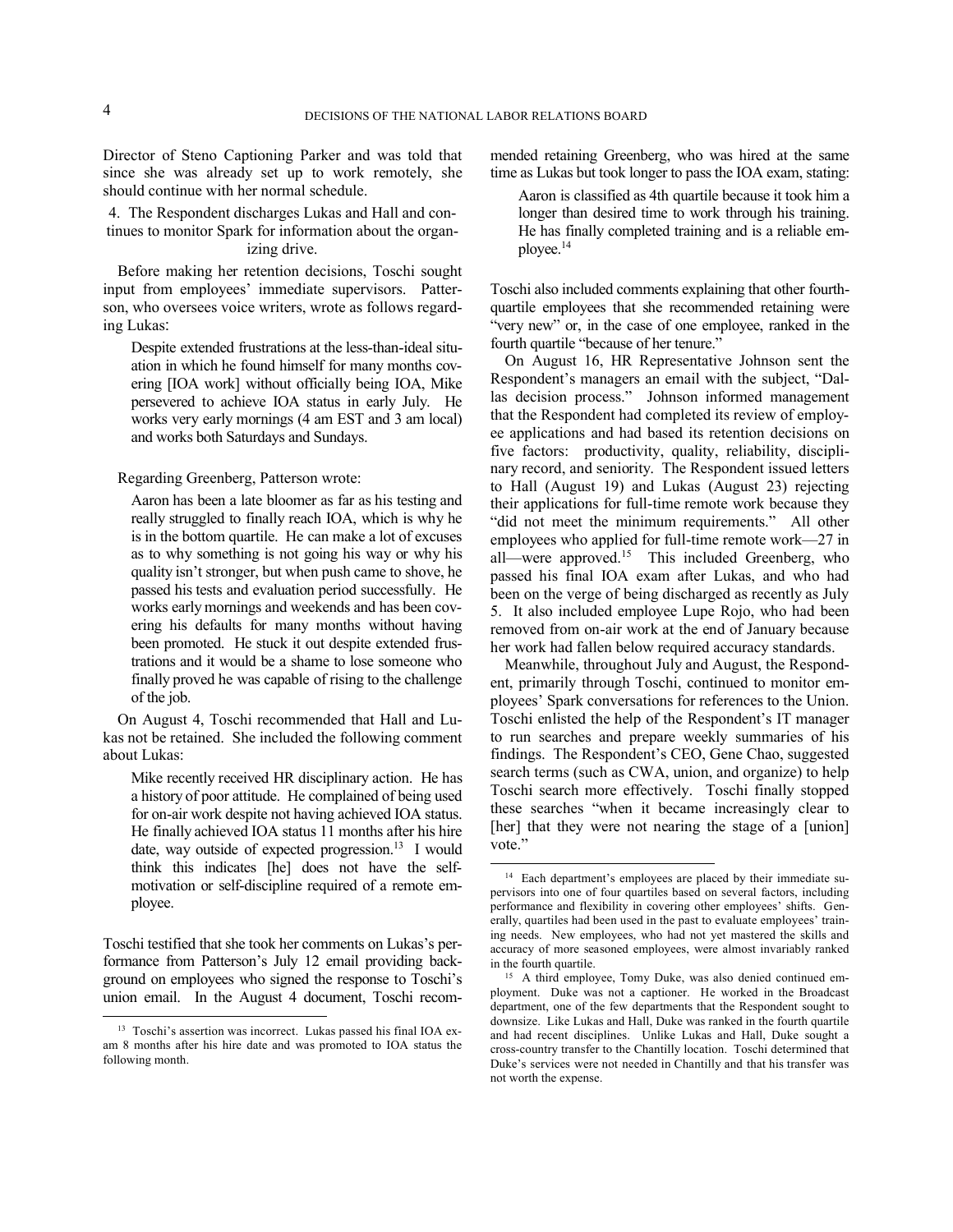# **DISCUSSION**

For the reasons set forth below, we adopt the judge's finding that the Respondent engaged in unlawful surveillance of a private employee Facebook group, unlawfully disciplined Lukas, and unlawfully discharged Lukas and Hall because of their support for the organizing drive. We sever and remand allegations regarding the Respondent's maintenance of certain policies and its directive that employees not discuss the closure of the Dallas office. Finally, because the judge found that the Respondent unlawfully maintained an "Unacceptable Behavior" policy, and because Hall was disciplined pursuant to that alleged policy, we also sever and remand the allegation that her discipline was unlawful. As explained below, however, we will direct the judge to reconsider whether this policy actually exists.

# 1. Remand of work rule allegations

The complaint alleged, and the judge found, that the Respondent violated Section 8(a)(1) of the Act by maintaining its social media and unacceptable behavior policies and by directing employees to refrain from discussing the closure of the Dallas office. In finding these violations, the judge relied on the "reasonably construe" prong of *Lutheran Heritage Village-Livonia,* 343 NLRB 646 (2004). *Lutheran Heritage* was overruled in relevant part in *The Boeing Co.*, 365 NLRB No. 154 (2017). On October 2, 2018, the Board issued a Notice to Show Cause why the allegations regarding the social media and unacceptable behavior policies and the "do not discuss" directive should not be severed and remanded to the judge for further proceedings consistent with *Boeing*. No party responded to the Notice to Show Cause. We shall therefore remand the allegations regarding these policies and this directive to the administrative law judge to reopen the record, if necessary, and to prepare a supplemental decision setting forth credibility resolutions (if necessary), findings of fact, conclusions of law, and a recommend Order.

We observe that the only evidence that the Respondent maintains an Unacceptable Behavior policy is the written warning issued to Hall on June 15, which refers to Hall's "unacceptable behavior" but does not mention an Unacceptable Behavior policy. And in its exceptions, the Respondent contends that there is no evidence that this written warning was seen by any employee other than Hall. Accordingly, in preparing the supplemental decision, the judge is directed to address whether the reference to "unacceptable behavior" in the Respondent's June 15 written warning to Hall constitutes a work rule or simply an ad hoc directive. See, e.g., *PAE Applied Technologies, LLC*, 367 NLRB No. 105, slip op. at 4 fn. 8 (2019) (finding that an instruction that employees stop talking was an ad hoc statement and not the promulgation of a rule); *Shamrock Foods Co.*, 366 NLRB No. 117, slip op. at 2 fn. 10 (2018) (finding that an instruction that a single employee stop heckling or insulting other employees was never repeated to another employee as a general requirement and thus was not the promulgation of a rule), enfd. mem. per curiam—Fed. Appx.—, 2019 WL 3229142 (D.C. Cir. July 12, 2019).<sup>16</sup>

2. The Respondent engaged in unlawful surveillance of the VW Bus Facebook group.

We find that the Respondent violated Section 8(a)(1) of the Act when it repeatedly solicited and received from employee Anderson reports about the membership of the VW Bus Facebook group and the messages posted on the group's Facebook page. It is well settled that an employer commits unlawful surveillance if it acts in a way that is out of the ordinary in order to observe union activity. See, e.g., *Sands Hotel & Casino*, 306 NLRB 172, 172 (1992), enfd. mem. sub nom. *S.J.P.R., Inc. v. NLRB*, 993 F.2d 913 (D.C. Cir. 1993) (per curiam). Here, the Respondent encouraged an employee to report on a private, invitation-only Facebook group dedicated to discussions about unionizing the Respondent's employees. Although two prounion supervisors were members of the group, none of the Respondent's managers had access to its Facebook page. Once manager Patterson learned of it from Anderson, however, she encouraged Anderson to report on its content and membership. Patterson followed up on Anderson's initial reports with requests for additional information on the membership of the group and its activities. The Board has found such intentional monitoring of pro-union employees' Facebook postings to violate the Act. See *AdvancePierre Foods, Inc.*, 366 NLRB No. 133, slip op. at 1 fn. 4, 24–25 (2018).

We reject the Respondent's arguments that the Board cannot find surveillance here because the Respondent based no adverse employment action on the information it obtained and because employees were not aware of the surveillance. As to the former argument, out-of-theordinary surveillance of union activity is itself an unfair labor practice; an adverse employment action is not required to make out a violation of the Act. The latter argument is also unavailing because it is clear that at least one employee, Anderson, was aware that the Respondent was monitoring the Facebook group. See *Seton Co.*, 332 NLRB 979, 981 fn. 11 (2000) (knowledge of the respondent's filming by applicant who had been unlawful-

l

<sup>&</sup>lt;sup>16</sup> In our analysis of the discipline and discharge allegations below, we do not rely on these remanded policies.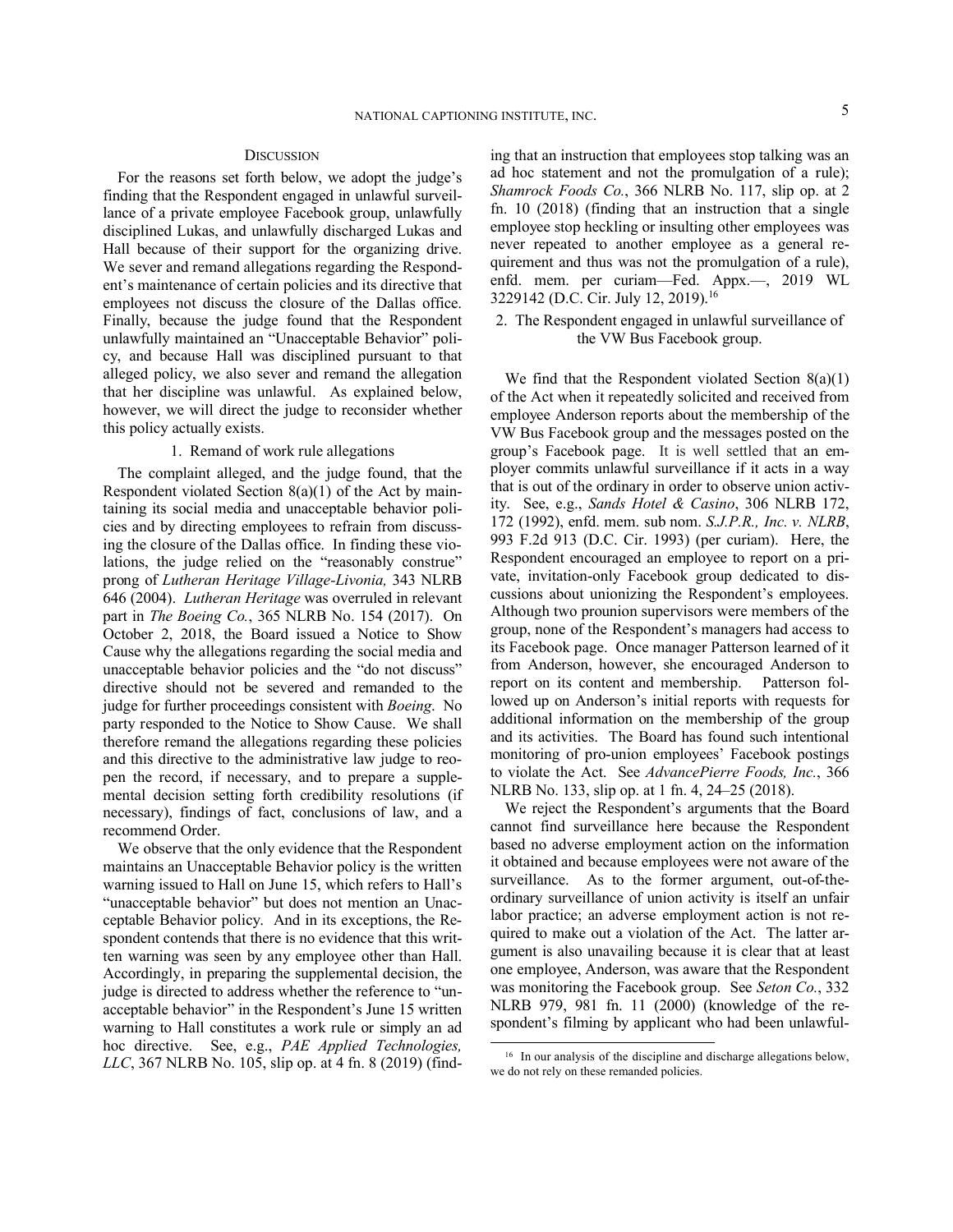1

l

ly refused hire was sufficient to find unlawful surveillance even if employees were generally unaware of being filmed).<sup>17</sup> Accordingly, we find that the Respondent violated Section 8(a)(1) of the Act by its surveillance of the VW Bus Facebook group.<sup>18</sup>

## 3. The Respondent unlawfully disciplined Lukas.

We next consider whether the Respondent violated Section 8(a)(3) when it issued Lukas a written warning on July 11. The General Counsel contends that Lukas was disciplined because of his union activities, whereas the Respondent claims that it disciplined Lukas because he allowed a non-employee to listen in on a confidential company meeting. In evaluating allegations of unlawful discipline or discharge where motive is in dispute, the Board applies the standard set forth in *Wright Line*. 19

Chairman Ring and Member Kaplan recognize that extant precedent makes it a violation of Sec.  $8(a)(1)$  of the Act to engage in out-of-theordinary conduct in order to observe union activity, even if employees are unaware that they are being observed. See, e.g., *NLRB v. Grower-Shipper Vegetable Assn. of Central California*, 122 F.2d 368 (9th Cir. 1941) (seminal case regularly cited for proposition that surveillance may be unlawful regardless of whether it is known by employees). Because at least one employee was aware that the Respondent was engaged in surveillance of the VW Bus Facebook group, Chairman Ring and Member Kaplan need not and do not here pass on the soundness of that precedent. They note, however, the lack of meaningful analysis in that precedent regarding how an employer can "interfere[] with, restrain[], [or] coerce[] . . . employees in the exercise of the rights guaranteed by Section 7" by engaging in surveillance of which not a single employee is aware. Id. at 376. Chairman Ring and Member Kaplan would welcome the opportunity to revisit this precedent in a future appropriate proceeding.

<sup>18</sup> We find it unnecessary to decide whether the Respondent's searches of Spark for union-related discussions also constituted unlawful surveillance because this additional finding would not affect the remedy. We also find it unnecessary to rely on *Purple Communications*, 361 NLRB 1050 (2014), cited by the judge.

In agreement with the judge's decision, Member McFerran would find that the Respondent's targeted searches of Spark by multiple members of management to learn about the organizing drive also constituted unlawful surveillance, as did Nubbe's focused examination of Hall's Spark logs. As explained above, Toschi admitted that her examination of Spark logs was out of the ordinary but necessary to determine whether Hall was planning to quit and take one of the Respondent's clients with her. Despite finding no evidence of such plans, Toschi and Nubble (with the assistance of the Respondent's IT department), then engaged in regular searching and summarizing of Hall's Spark conversations, flagging Hall's conversation about connecting her personal laptop to the Respondent's server as a "violation of policy" that then appeared on Hall's written warning.

Under that standard, the General Counsel must first show that "union or other protected concerted activity was a substantial or motivating factor in the employer's decision to take adverse employment action against [one or more] employees." *Merck, Sharp & Dohme Corp.*, 367 NLRB No. 122, slip op. at 3 (2019). To sustain this initial burden, the General Counsel must show "(1) union or protected concerted activity, (2) employer knowledge of that activity, and (3) union animus on the part of the employer." Id. Regarding the last of these elements, we reiterate that the evidence must be sufficient to establish that protected activity was a motivating factor in the adverse employment action at issue. As one court has succinctly stated, "an abstract dislike of unions is insufficient." *AutoNation, Inc. v. NLRB*, 801 F.3d 767, 775 (7th Cir. 2015). If the General Counsel sustains his initial burden, the burden of proof shifts to the employer to show, if it can, that it would have taken the same adverse employment action even in the absence of the protected activity. *Wright Line*, 251 NLRB at 1089.

We find that the General Counsel has satisfied his initial burden. Lukas's engagement in protected activity and the Respondent's knowledge of that activity are not in dispute. The Respondent knew that Lukas was involved in the organizing drive since at least June 23, when employee Anderson gave manager Patterson the names of the members of the VW Bus Facebook group, including Lukas. Lukas's name also appeared in the July 11 response to President Toschi's June 28 union email, and Lukas used the CWA logo as his Spark icon.

Regarding the third element of the General Counsel's initial burden, we note the following. First, the Respondent's unlawful surveillance of the VW Bus Facebook group to keep tabs on the organizing drive supports a finding of antiunion animus. <sup>20</sup> Such animus is further evidenced by Patterson's comments about the employees who signed the July 11 response to Toschi's union email. Patterson criticized the attitude and performance of most of the signatory employees, including Lukas, in a manner that potentially paved the way for later retaliation.<sup>21</sup> Notably, in a different context, Patterson described Lukas's performance in positive terms ("Despite extended frustrations at the less-than-ideal situation in which he found

<sup>17</sup> *Intertape Polymer Corp. v. NLRB*, 801 F.3d 224 (4th Cir. 2015), cited by the Respondent, does not warrant a different result. In that case, the court examined factors, including the employer's justification and the duration of the observation, in determining whether surveillance was unlawfully excessive. Id. at 236. Here, the Respondent has cited no business justification for monitoring the Facebook group, and the monitoring took place over the course of weeks.

<sup>19</sup> 251 NLRB 1083 (1980), enfd. 662 F.2d 899 (1st Cir. 1981), cert. denied 455 U.S. 989 (1982).

<sup>20</sup> See *Fairfax Hospital*, 310 NLRB 299, 301 (1993), enfd. mem. 14 F.3d 594 (4th Cir. 1993) (per curiam), cert. denied 512 U.S. 1205 (1994). In addition, although we do not reach whether the Respondent's searches of Spark for mentions of the union organizing effort independently constituted coercive surveillance, we find that those searches further support a finding of antiunion animus.

<sup>21</sup> See *CSC Holdings, LLC and Cablevision Systems New York City Corp.*, 365 NLRB No. 68, slip op. at 4 (2017) (finding animus from an employer's keeping a list of employees with negative code words used to indicate their union sympathies).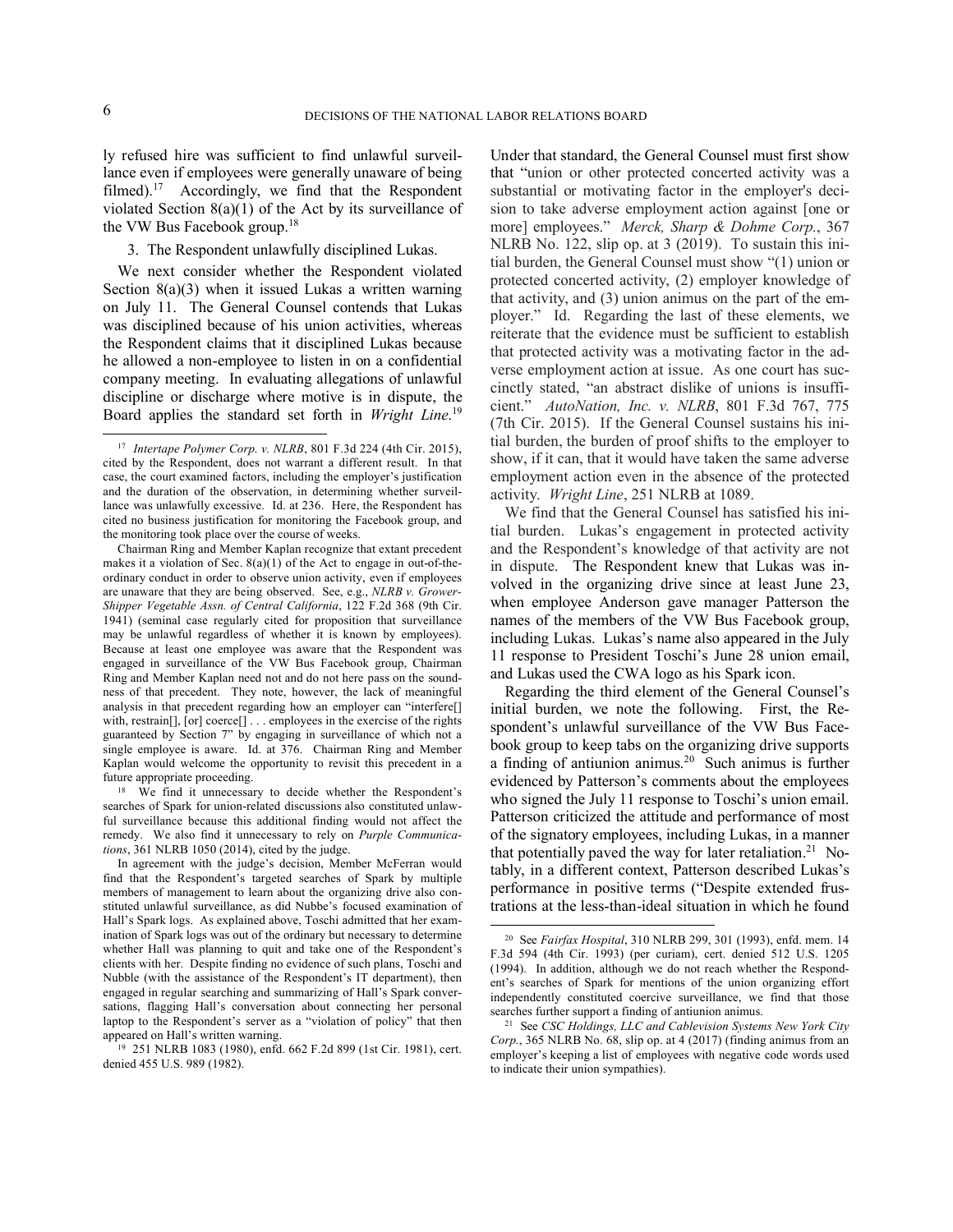himself for many months covering [IOA work] without officially being IOA, Mike persevered to achieve IOA status in early July."), while painting a decidedly darker portrait when describing Lukas the prounion employee who signed the July 11 response ("Very slow trainee. Was very unhappy and vocal about being used on air before being promoted/paid more."). Finally, although the Respondent disciplined Lukas within 3 days of learning that he had permitted former employee Baker to listen in on a meeting during which the closure of the Dallas facility was announced, the discipline came just 12 hours after he was identified as a signatory on the response to Toschi's union email.

The timing of Lukas's discipline, standing alone, lends some support to a finding of animus.<sup>22</sup> Further support is found in evidence that the Respondent's stated reason for this discipline was pretextual. The warning stated that Lukas was being disciplined for an "egregious breach of duty of loyalty" because he allowed former employee Baker "to listen in on a company confidential telephone conference." The Respondent explains that it wanted to prevent its vendors, clients, and landlord from learning of the closure before the Respondent could inform them properly. Certainly, an employee's disclosure of confidential information could be grounds for discipline. Here, however, Lukas was disciplined for violating a confidentiality requirement that had not yet been imposed. The Respondent did not announce to employees in advance that the meeting was confidential. It was only after the meeting and after being notified that Baker had listened in that Toschi sent the Company Confidential email instructing employees to refrain from discussing the closure of the Dallas office.<sup>23</sup>

Moreover, the Respondent never investigated whether Lukas or Baker revealed the closure news to anyone else, let alone to the Respondent's landlord or any of its clients or vendors.<sup>24</sup> This is particularly troubling in light of Toschi's admission that some disclosures of that news, such as informing the Union, would not have warranted discipline "because there would be no consequence," together with the fact that Toschi did not explain what consequences resulted from Lukas's disclosure of the news to former employee Baker by allowing him to listen to the call.

For these reasons, we find that the Respondent has failed to sustain its *Wright Line* defense burden, and we

-

conclude that the Respondent unlawfully disciplined Lukas because of his protected union activity in violation of Section 8(a)(3) and (1) of the Act.<sup>25</sup>

4. The Respondent unlawfully discharged Lukas.

We further find that the Respondent's discharge of Lukas was unlawful. Preliminarily, we agree with the judge that Lukas's discharge was unlawful because the Respondent relied on Lukas's unlawful discipline to justify his discharge. 26 However, even in the absence of the unlawful discipline, we would find that the Respondent violated Section 8(a)(3) by discharging Lukas.

For the reasons set forth above in connection with Lukas's discipline, we find that the General Counsel met his burden under *Wright Line* of establishing that union activity was a motivating factor in the Respondent's decision to discharge Lukas. The burden therefore shifted to the Respondent to show that it would have discharged Lukas even in the absence of his union activity. To sustain its burden, the Respondent contends that when it decided to close the Dallas office, it further decided that it would not retain Dallas employees who were in the fourth performance quartile and had been recently disciplined, and that Lukas met these two non-retention criteria. Lukas did indeed meet these criteria: he was in the fourth performance quartile, and he had been disciplined recently. However, for the following reasons, we find the evidence insufficient to support a finding that the Respondent in fact relied on those criteria in deciding whom to retain.

First, the Respondent had no plans to downsize its captioner workforce, and it articulated no retention criteria when it invited employees to apply to work remotely or transfer to another site. The decision to close the Dallas office was announced at meetings on July 7 and 8, and it was not until August 16 that retention criteria were stated. On that date, HR Representative Johnson informed management that HR had applied five criteria: productivity, quality, reliability, disciplinary record, and seniority. However, the Respondent now contends that it applied the different, two-criteria standard set forth above.<sup>27</sup>

<sup>22</sup> See *Real Foods Co*., 350 NLRB 309, 312 (2007).

<sup>&</sup>lt;sup>23</sup> The record contains no evidence that the Respondent had previously issued discipline based on a rule that it had created after the fact.

<sup>24</sup> See *Fairfax Hospital*, supra, 310 NLRB at 301 (finding that a failure to investigate an incident before discharging an employee is evidence of pretext.)

<sup>&</sup>lt;sup>25</sup> We do not rely on the other factors listed by the judge in finding pretext.

<sup>26</sup> See *Southern Bakeries, LLC*, 366 NLRB No. 78, slip op. at 2 (2018) ("An employer's imposition of discipline violates Section  $8(a)(3)$  and (1) if it relies on prior discipline that violates Section  $8(a)(3)$  and (1), and the employer fails to show it would have issued the same discipline even without reliance on the prior unlawful discipline.").

<sup>&</sup>lt;sup>27</sup> It is unclear what kind of discipline Toschi purported to consider in her retention decisions. When questioned at the hearing, Toschi could not answer whether discipline for minor infractions, such as tardiness, would be given the same weight as performance-related discipline. In addition, although Toschi testified that she considered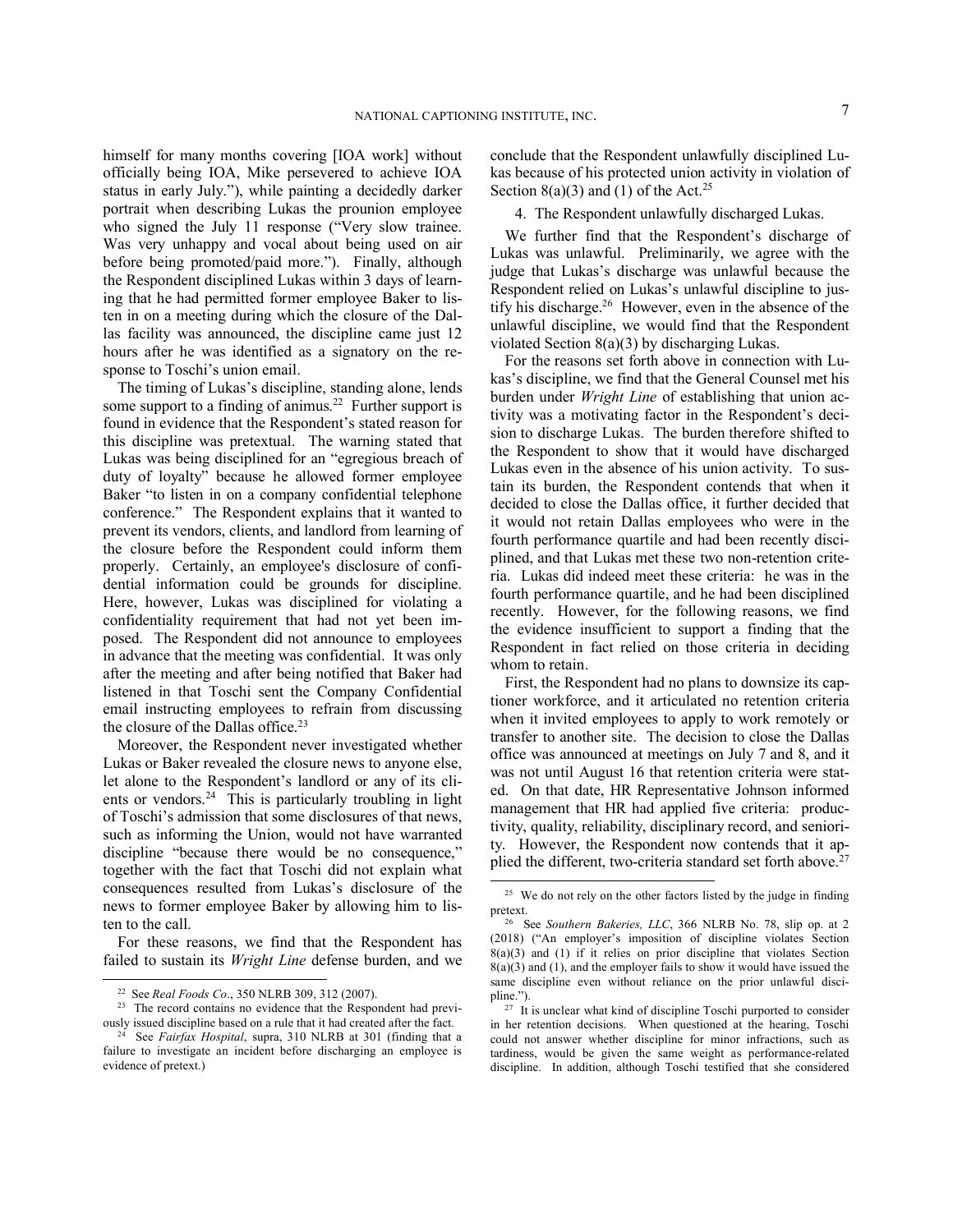And it just so happens that this newly articulated twocriteria standard, which was *not* articulated at the time the retention decisions were made, was applied to deny retention only to Lukas and Hall.<sup>28</sup> These facts support a reasonable inference that the Respondent tailored its retention criteria after the fact, which is evidence of pretext. See *Desert Toyota*, 346 NLRB 118, 120 (2005), review denied mem. sub nom. *Machinists Local Lodge 845, AFL-CIO v. NLRB*, 265 Fed. Appx. 547 (9th Cir. 2008).

There is additional evidence that the Respondent did not in fact rely on this purported two-criteria standard when it decided not to retain Lukas. As described above, the record contains a copy of Toschi's August 4 email setting forth her retention recommendations. For each employee in the fourth quartile, she added a written comment "to explain my recommendation." To be consistent with the Respondent's claimed two-criteria standard (fourth quartile plus recent or active discipline), those comments should have been limited to whether the employee did or did not have a recent or active discipline. The comment for Lukas was not thus limited. In addition to stating that Lukas "recently received HR disciplinary action," Toschi noted that Lukas "has a history of poor attitude," that he "complained of being used for onair work despite not having achieved IOA status," and that he achieved that status "way outside of expected progression. I would think this indicates [Lukas] does not have the self-motivation and self-discipline required of a remote employee." Thus, Toschi relied on more than quartile placement and recent discipline in recommending that Lukas not be retained. Significantly, Toschi testified that she took her August 4 comments regarding Lukas from Patterson's July 12 email—the email in which Patterson commented, mostly negatively, on the employees who signed the July 11 response to Toschi's union email. Toschi chose to rely on this description instead of the more positive assessment of Lukas's performance that Patterson provided during the same timeframe, in which she characterized Lukas as having "persevered to achieve IOA status" despite "the less-than-ideal situation in which he found himself for many months covering [IOA work] without officially being IOA." Moreover, Toschi's August 4 comments regarding Lukas are in stark contrast to her comments about employee Greenberg. Greenberg was on the verge of being discharged a month earlier because of his inability to pass the IOA exams, and he passed his final IOA exam *after* Lukas passed his. But whereas Lukas, in Toschi's telling, achieved IOA status "way outside of expected progression," Greenberg merely took "longer than desired . . . to work through his training." And whereas Toschi deemed Lukas's tardy achievement of IOA status to indicate that he "[did] not have the selfmotivation and self-discipline required of a remote employee," she declared the even-more-tardy Greenberg "a reliable employee" and recommended approving him for a full-time remote position. This evidence is strongly indicative of pretext.

In sum, we find that the Respondent's stated reasons for discharging Lukas were pretextual—i.e., that it did not, in fact, rely on those stated reasons—and therefore the Respondent necessarily failed to establish that it would have discharged Lukas even in the absence of his union activity. See, e.g., *Golden State Foods Corp.*, 340 NLRB 382, 385 (2003) ("[I]f the evidence establishes that the reasons given for the [r]espondent's action are pretextual—that is, either false or not in fact relied upon—the [r]espondent fails by definition to show that it would have taken the same action for those reasons, absent the protected conduct, and thus there is no need to perform the second part of the *Wright Line* analysis."). We therefore find that the Respondent violated Section 8(a)(3) and (1) of the Act in discharging Lukas.

5. Remand of allegation regarding Hall's discipline for further consideration.

The judge dismissed the allegation that the Respondent unlawfully disciplined Hall, finding that the Respondent would have disciplined Hall for disclosing a coworker's medical information even in the absence of her protected conduct. The Respondent listed several reasons for disciplining Hall, including three—accusing management of dishonesty and bad faith, complaining in an aggressive and hostile manner, and spreading inaccurate and personal information—that, taken together, the judge characterized as an "Unacceptable Behavior Policy" and found unlawful under *Lutheran Heritage Village*, supra. Because we now remand that policy to the judge for further consideration under *The Boeing Company*, supra, we also remand the allegation regarding Hall's discipline for further consideration. Clearly, the lawfulness of Hall's discipline is intertwined with the lawfulness of the "Un-

discipline within the previous six months, it is unclear when this sixmonth period began. For example, employee Lupe Rojo was issued a disciplinary memo on January 29 for falling below the Respondent's required accuracy rates, and she was taken off the air for retraining. January 29 was within six months of the July 7 and 8 announcement of the Dallas office closure and the subsequent invitation to apply for a transfer or to work remotely, and Rojo was in the fourth quartile. Nevertheless, the Respondent approved Rojo's application to work as a full-time remote employee.

<sup>28</sup> As mentioned above, a third employee, Duke, was also denied retention, but Duke worked in a department (Broadcast) that the Respondent wished to downsize, he sought a transfer to the Chantilly office, and his services were not needed in that office.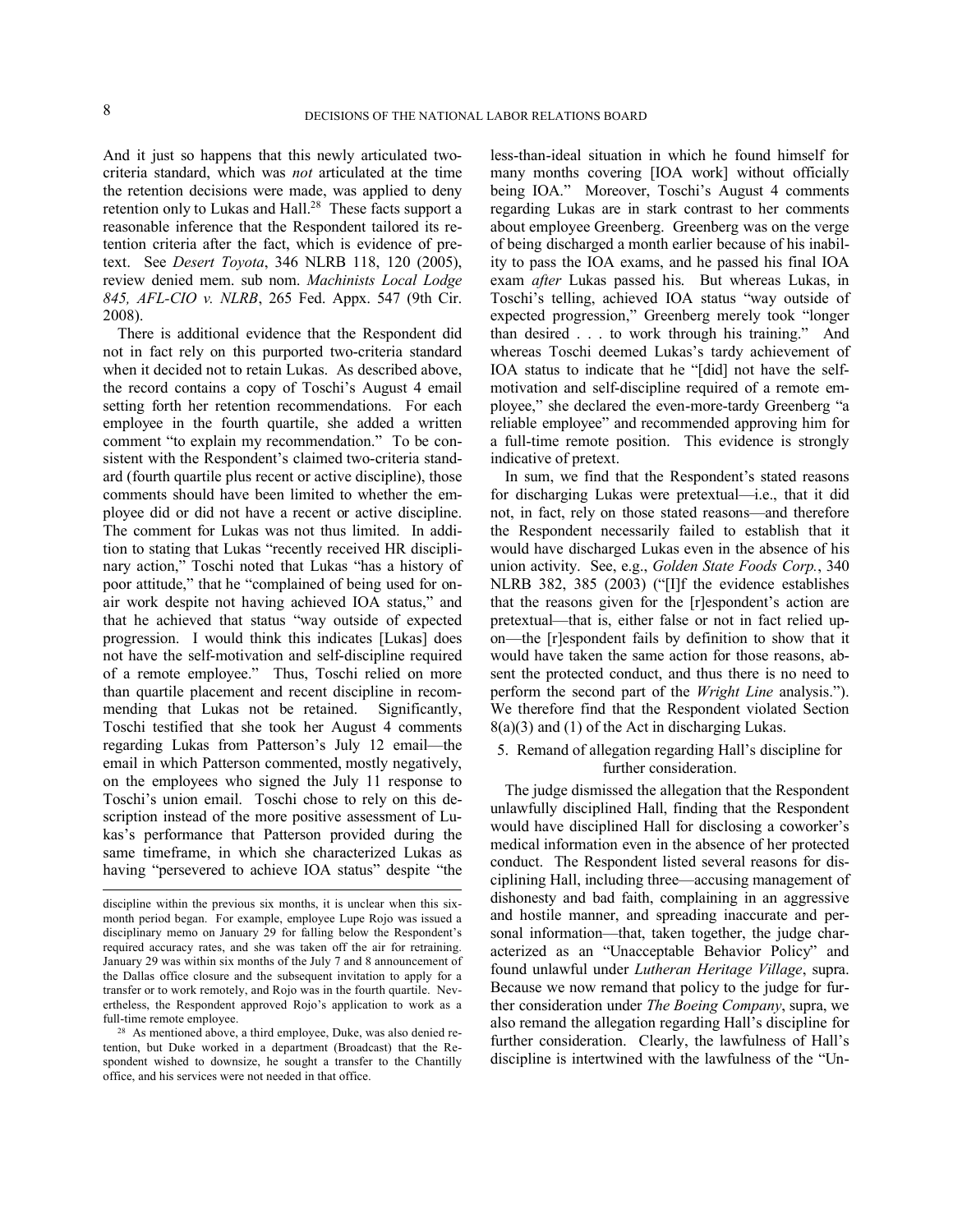acceptable Behavior Policy," assuming such a policy exists. Accordingly, remand of both is appropriate.<sup>29</sup>

# 6. The Respondent unlawfully discharged Hall.

We adopt the judge's finding that the Respondent unlawfully discharged Hall because of her support for the union organizing drive. The Respondent was unquestionably aware of Hall's support for the organizing effort from reviewing her Spark logs. On Spark, Hall advocated for unionization and suggested that she was a driving force behind the effort, writing that "me and a voice writer and a scheduler began this. . . . [I] have been in constant contact with the nlrb." And, as explained above, the evidence supports a finding that the Respondent harbored animus towards its employees' union activities.

As with Lukas, the Respondent contends that it declined to retain Hall because she was in the fourth performance quartile and had been recently disciplined. This defense fails for some of the same reasons it fails with respect to Lukas's discharge. Thus, the two-criteria standard was announced after the fact; it conflicts with HR Representative Johnson's stated five-criteria standard (productivity, quality, reliability, disciplinary record, and seniority); and it conveniently targets only Hall and Lukas for non-retention among Dallas employees seeking a full-time position working remotely.

In addition, and as emphasized by the judge, applying the purported fourth-quartile-plus-discipline standard to disqualify Hall from continued full-time remote work conflicts with Toschi's stated goal of seeking to retain employees who could successfully work remotely. Hall, the third-most-senior employee at the Dallas office, had trained many of the steno captioners working in and out of that office. She was abundantly experienced with remote work, having worked remotely either full time or in

-

a hybrid position (in the office one day a week) since 2009. Yet the Respondent discharged Hall while retaining employee Lupe Rojo for a remote-work position, even though, earlier that year, Rojo was removed from working on-air and retrained because her work had fallen below required accuracy standards. The Respondent also retained employee Greenberg, discussed above, who had never worked remotely and was on the verge of discharge a month earlier. Particularly in light of these comparators, the Respondent's explanation that Hall "did not meet the minimum requirements" for a remote position rings hollow considering Hall's considerable experience with exactly such work. We therefore conclude that the Respondent failed to show that it would have discharged Hall in the absence of her union activity, and we find that her discharge violated Section  $8(a)(3)$  and (1) of the Act.

## AMENDED CONCLUSIONS OF LAW

1. The Respondent is an employer engaged in commerce within the meaning of Section 2(2), (6), and (7) of the Act.

2. The Respondent violated Section 8(a)(1) of the Act by engaging in surveillance of employees' union activity by encouraging and receiving reports on the membership and activities of a pro-union private Facebook group.

3. The Respondent violated Section 8(a)(3) and (1) of the Act by disciplining and subsequently discharging employee Mike Lukas.

4. The Respondent violated Section 8(a)(3) and (1) of the Act by discharging employee Janice Marie Hall.

5. The above unfair labor practices affect commerce within the meaning of Section 2(6) and (7) of the Act.

# AMENDED REMEDY

Having found that the Respondent has engaged in certain unfair labor practices, we shall order it to cease and desist and to take certain affirmative action designed to effectuate the policies of the Act.

Having unlawfully discharged employees Mike Lukas and Janice Marie Hall, the Respondent must offer Lukas and Hall full reinstatement to their former jobs or, if such jobs no longer exist, to substantially equivalent positions, without prejudice to their seniority or any other rights or privileges previously enjoyed. We shall further order the Respondent to make Lukas and Hall whole for any loss of earnings and other benefits suffered as a result of the discrimination against them. Backpay shall be computed in accordance with *F. W. Woolworth Co.*, 90 NLRB 289 (1950), with interest at the rate prescribed in *New Horizons*, 283 NLRB 1173 (1987), compounded daily as prescribed in *Kentucky River Medical Center*, 356 NLRB 6 (2010). Moreover, in accordance with *King Soopers,* 

<sup>29</sup> As explained above, the judge is to determine on remand whether the Respondent did, in fact, maintain an Unacceptable Behavior Policy. If the judge finds that it did, and if he finds the policy unlawful under *The Boeing Company*, then the judge must further evaluate the lawfulness of Hall's discipline under the standard set forth in *Continental Group, Inc.*, 357 NLRB 409 (2011). Chairman Ring and Member Kaplan acknowledge that *Continental Group* is extant Board law, but they otherwise express no views regarding that decision.

Because we are remanding Hall's discipline for further consideration, we take the occasion to draw the judge's attention to two other issues relative to that discipline. First, although the judge found that Hall's union activity was a motivating factor in her discipline, he did not address the General Counsel's allegation that Hall also engaged in, and was disciplined for, protected concerted activity. Second, the judge found that the Respondent sustained its *Wright Line* defense burden as to Hall's discipline, but in so finding, he did not address whether the Respondent treated Hall disparately by disciplining her for disclosing a coworker's medical information, but not others who did likewise. We direct the judge to address these issues on remand.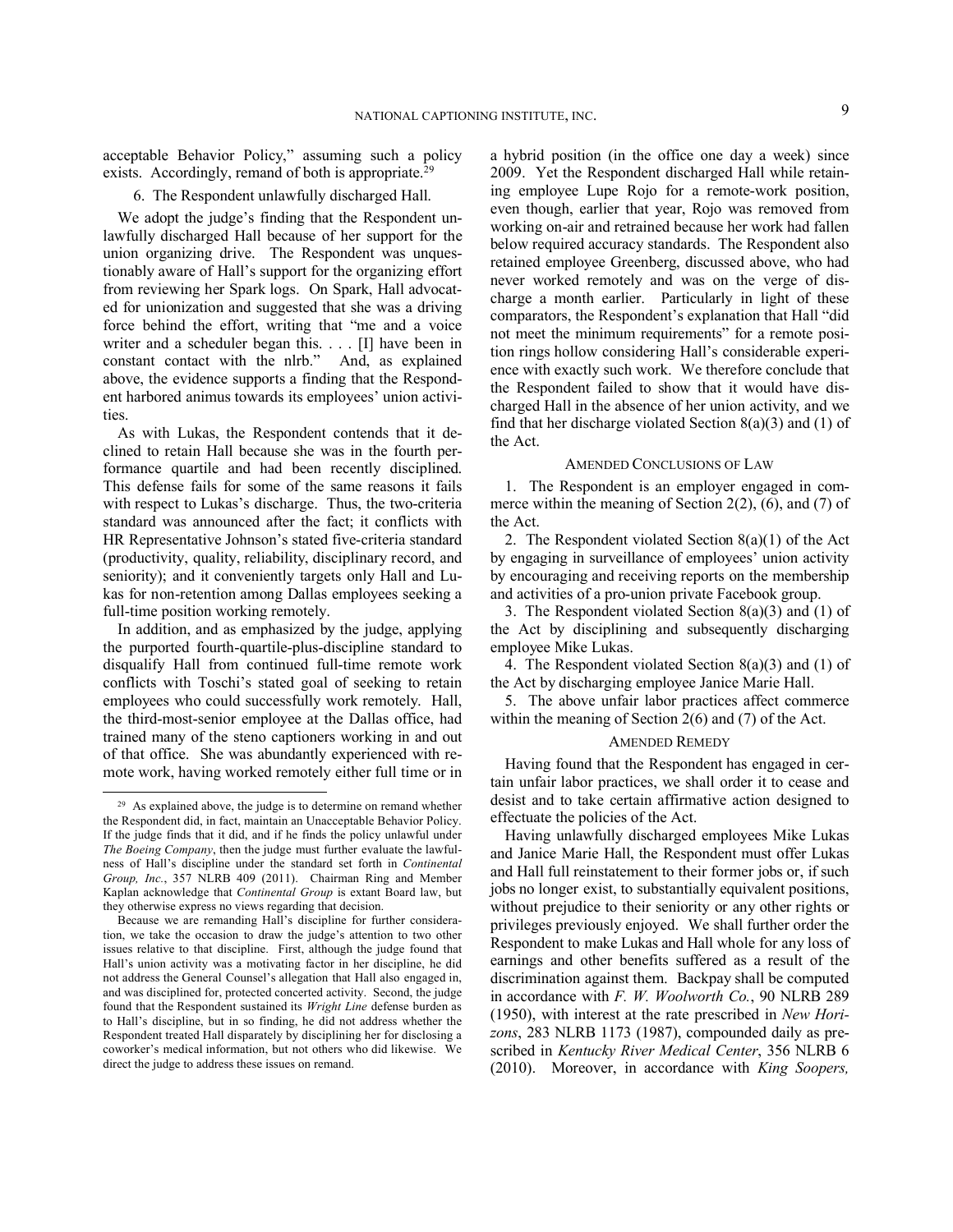*Inc.*, 364 NLRB No. 93 (2016), enfd. in relevant part 859 F.3d 23 (D.C. Cir. 2017), we shall order the Respondent to compensate Lukas and Hall for their search-for-work and interim employment expenses, regardless of whether those expenses exceed interim earnings. Search-forwork and interim employment expenses shall be calculated separately from taxable net backpay, with interest at the rate prescribed in *New Horizons*, supra, compounded daily as prescribed in *Kentucky River Medical Center*, supra.

Additionally, we shall order the Respondent to compensate Lukas and Hall for any adverse tax consequences associated with receiving a lump-sum backpay award and to file with the Regional Director for Region 16 a report allocating the backpay award to the appropriate calendar years for each employee. *AdvoServ of New Jersey, Inc.*, 363 NLRB No. 143 (2016).

We shall order the Respondent to remove from its files any reference to Lukas's unlawful discipline and to Lukas's and Hall's unlawful discharges, and to notify them in writing that this has been done and that the discipline and discharges will not be used against them in any way. Finally, because the facility involved in this proceeding has closed, we will order the Respondent to mail the notice to all current and former employees who worked in or out of the former Dallas facility on the date of the Respondent's first unfair labor practice. See *Indian Hills Care Center*, 321 NLRB 144, 144 (1996) ("If the record indicates that the respondent's facility has closed, the Board routinely provides for mailing of the notice to employees."); *Wheelco Co.*, 260 NLRB 867, 868 fn. 7  $(1982).^{30}$ 

### ORDER

The National Labor Relations Board orders that the Respondent, National Captioning Institute, Inc., its officers, agents, successors, and assigns, shall

1. Cease and desist from

-

(a) Engaging in coercive surveillance of employee union activity by encouraging and receiving reports on union sympathizers' private Facebook group.

(b) Issuing written warnings, discharging, or otherwise discriminating against employees because of their support for or activities on behalf of the Union.

(c) In any like or related manner interfering with, restraining, or coercing employees in the exercise of the rights guaranteed them by Section 7 of the Act.

2. Take the following affirmative action necessary to effectuate the policies of the Act.

(a) Rescind the unlawful discipline issued to Mike Lukas.

(b) Within 14 days from the date of this Order, offer Mike Lukas and Janice Marie Hall full reinstatement to their former jobs or, if such jobs no longer exist, to substantially equivalent positions, without prejudice to their seniority or any other rights or privileges previously enjoyed.

(c) Make Mike Lukas and Janice Marie Hall whole for any loss of earnings and other benefits suffered as a result of the discrimination against them, in the manner set forth in the remedy section of the judge's decision as amended in this decision.

(d). Compensate Mike Lukas and Janice Marie Hall for the adverse tax consequences, if any, of receiving a lump-sum backpay award, and file with the Regional Director for Region 16, within 21 days of the date the amount of backpay is fixed, either by agreement or Board order, a report allocating the backpay award to the appropriate calendar year(s) for each employee.

(e) Within 14 days from the date of this Order, remove from its files any reference to the unlawful discharges of Mike Lukas and Janice Marie Hall and to the unlawful written warning issued to Lukas, and within 3 days thereafter, notify them in writing that this has been done and that the discharges and discipline will not be used against them in any way.

(f) Preserve and, within 14 days of a request, or such additional time as the Regional Director may allow for good cause shown, provide at a reasonable place designated by the Board or its agents, all payroll records, social security payment records, timecards, personnel records and reports, and all other records, including an electronic copy of such records if stored in electronic form, necessary to analyze the amount of backpay due under the terms of this Order.

(g) Within 14 days after service by the Region, duplicate and mail, at its own expense, a copy of the attached notice marked "Appendix" to all current and former employees who were employed by the Respondent at its former office in Dallas, Texas, on July 5, 2016, including those who worked remotely but were on the payroll of the Dallas office.<sup>31</sup> The notice shall also be distributed

l

<sup>&</sup>lt;sup>30</sup> The General Counsel seeks a make-whole remedy that includes consequential damages incurred as a result of the Respondent's unfair labor practices. The relief sought would require a change in Board law. Having duly considered the matter, we are not prepared at this time to deviate from our current remedial practice. Accordingly, we decline to order this relief at this time. See, e.g., *Laborers' International Union of North America, Local Union No. 91 (Council of Utility Contractors)*, 365 NLRB No. 28, slip op. at 1 fn. 2 (2017).

<sup>&</sup>lt;sup>31</sup> If this Order is enforced by a judgment of a United States court of appeals, the words in the notice reading "Mailed by Order of the National Labor Relations Board" shall read "Mailed Pursuant to a Judg-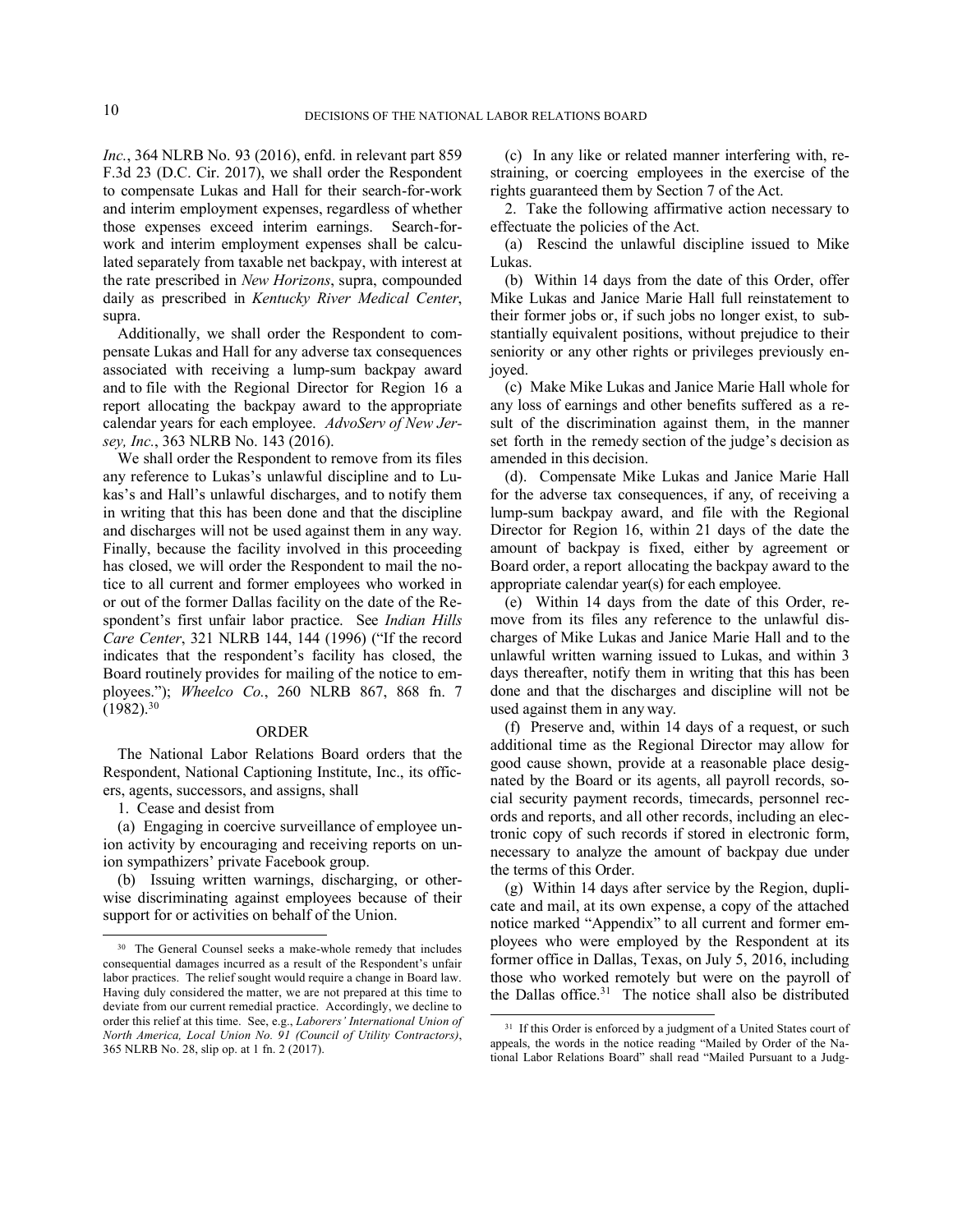electronically, such as by email, posting on an intranet or an internet site, and/or other electronic means, if the Respondent customarily communicates with its employees by such means.

(h) Within 21 days after service by the Region, file with the Regional Director for Region 16 a sworn certification of a responsible official on a form provided by the Region attesting to the steps that the Respondent has taken to comply.

IT IS FURTHER ORDERED that the allegations that the Respondent violated Section  $8(a)(1)$  of the Act by maintaining social media and unacceptable behavior policies and by directing employees to refrain from discussing the upcoming closure of its Dallas office without qualification as to the duration of that prohibition, and Section  $8(a)(3)$  and  $(1)$  of the Act by disciplining employee Janice Marie Hall, are severed and remanded to Administrative Law Judge Robert A. Ringler for further appropriate action as set forth above.

IT IS FURTHER ORDERED that the judge shall reopen the record (if necessary) and prepare a supplemental decision addressing the remanded allegations, setting forth credibility resolutions (if necessary), findings of fact, conclusions of law, and a recommended Order. Copies of the supplemental decision shall be served on all parties, after which the provisions of Section 102.46 of the Board's Rules and Regulations shall be applicable.

Dated, Washington, D.C. October 29, 2019

| John F. Ring,<br>Lauren McFerran, |                                                                                                                                     | Chairman<br>Member |  |
|-----------------------------------|-------------------------------------------------------------------------------------------------------------------------------------|--------------------|--|
|                                   |                                                                                                                                     |                    |  |
| (SEAL)                            | NATIONAL LABOR RELATIONS BOARD<br><b>APPENDIX</b>                                                                                   |                    |  |
|                                   | NOTICE TO EMPLOYEES<br>POSTED BY ORDER OF THE<br><b>NATIONAL LABOR RELATIONS BOARD</b><br>An Agency of the United States Government |                    |  |

l ment of the United States Court of Appeals Enforcing an Order of the National Labor Relations Board."

The National Labor Relations Board has found that we violated Federal labor law and has ordered us to post and obey this notice.

# FEDERAL LAW GIVES YOU THE RIGHT TO

Form, join, or assist a union

Choose representatives to bargain with us on your behalf

Act together with other employees for your benefit and protection

Choose not to engage in any of these protected activities.

WE WILL NOT engage in surveillance of our employees' union activity by encouraging and receiving reports on union sympathizers' private Facebook group.

WE WILL NOT discipline, discharge, or otherwise discriminate against you for participating in activities on behalf of the National Association of Broadcast Employees & Technicians—Communications Workers of America, AFL–CIO.

WE WILL NOT in any like or related manner interfere with, restrain, or coerce you in the exercise of the rights set forth above.

WE WILL rescind the unlawful discipline issued to Mike Lukas.

WE WILL, within 14 days from the date of the Board's Order, offer Mike Lukas and Janice Marie Hall full reinstatement to their former jobs or, if such jobs no longer exist, to substantially equivalent positions, without prejudice to their seniority or any other rights or privileges previously enjoyed.

WE WILL make Mike Lukas and Janice Marie Hall whole for any loss of earnings and other benefits resulting from their discharges, less any net interim earnings, plus interest, and WE WILL also make them whole for reasonable search-for-work and interim employment expenses, plus interest.

WE WILL compensate Mike Lukas and Janice Marie Hall for the adverse tax consequences, if any, of receiving a lump-sum backpay award, and WE WILL with the Regional Director for Region 16, within 21 days of the date the amount of backpay is fixed, either by agreement or Board order, a report allocating the backpay award to the appropriate calendar year(s) for these employees.

WE WILL, within 14 days from the date of the Board's Order, remove from our files any reference to the unlawful discharges of Mike Lukas and Janice Marie Hall and the unlawful written warning issued to Lukas, and WE WILL, within 3 days thereafter, notify them in writing that this has been done and that their discharges and discipline will not be used against them in any way.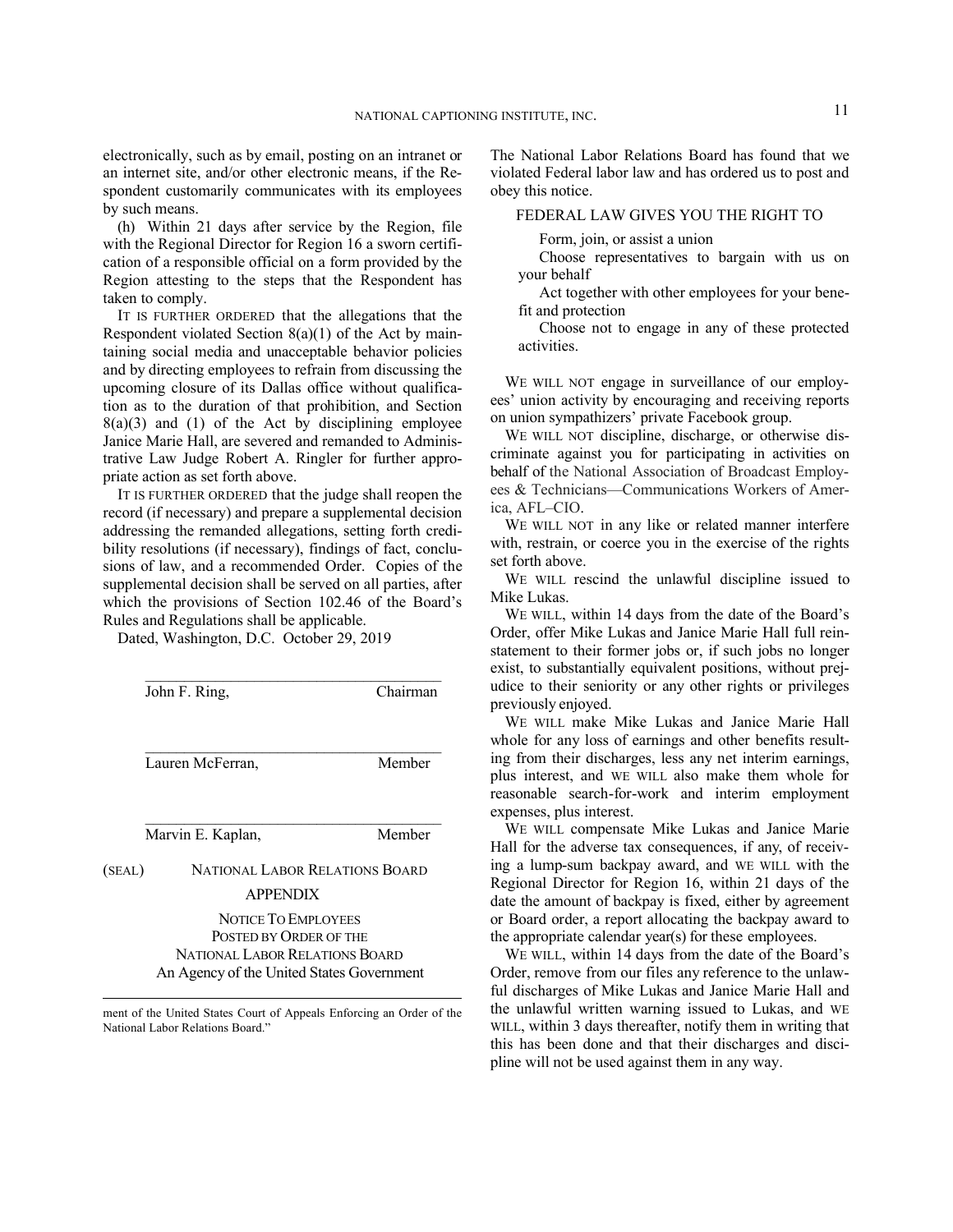)

# NATIONAL CAPTIONING INSTITUTE, INC.

The Board's decision can be found at http://www.nlrb.gov/case/16-CA-182528 or by using the QR code below. Alternatively, you can obtain a copy of the decision from the Executive Secretary, National Labor Relations Board, 1015 Half Street S.E., Washington, D.C. 20570, or by calling (202) 273-1940.



## *Bryan Dooley, Esq.,* for the General Counsel. *Lynn Perry Parker, Esq. (LPP Law)* and *Arthur T. Carter, Esq. (Littler Mendelson P.C.),* for the Respondent.

# DECISION

#### STATEMENT OF THE CASE

ROBERT A. RINGLER, Administrative Law Judge. This case was tried in Fort Worth, Texas on May 8 and 9, 2017. The complaint alleged that the National Captioning Institute, Inc. (NCI or the Respondent) violated §8(a)(1) and (3) of the National Labor Relations Act (the Act). On the entire record, including my observation of the witnesses' demeanors, and after considering the parties' post-hearing briefs, I make the following<sup>1</sup>

### FINDINGS OF FACT<sup>2</sup>

#### I. JURISDICTION

At all material times, NCI, a non-profit corporation, with offices in Dallas, Texas (the TX office), Santa Clarita, California (the CA office) and Chantilly, Virginia (the DC office), has provided closed-captioning, subtitling and other media services. Annually, it derives gross revenues in excess of \$100,000, and purchases and receives at its offices goods valued in excess of \$5,000 directly from out-of-state points. It, therefore, admits, and I find, that it is an employer engaged in commerce, within the meaning of  $\S2(2)$ , (6) and (7) of the Act.

#### II. ALLEGED UNFAIR LABOR PRACTICES

#### *A. Introduction*

NCI services national broadcasters, cable TV networks, corporations and universities. It is run by: Chairman and CEO Gene Chao; President and COO Jill Toschi; Vice President for Administration and HR Beth Nubbe; and Director Meredith Patterson. It employs about 200 employees in the following positions: steno captioners;<sup>3</sup> voice captioners;<sup>4</sup> engineers; and schedulers. Captioners often work remotely, once competency has been established.

In early-2016,<sup>5</sup> the National Association of Broadcast Employees & Technicians–Communications Workers of America, AFL–CIO (the Union) attempted to unionize NCI's TX and CA offices. COO Toschi learned about this drive in early May and promptly notified CEO Chao. (GC Exhs. 2–3). This case mainly involves NCI's reaction to the Union's organizing drive, which included its decision to fire 2 Union supporters, Janice Marie Hall and Mike Lukas.

## *B. NCI's Efforts to Monitor Employees' Union Activities*

In May, Toschi began searching employees' chat logs on the Spark Messenger System (Spark) for Union discussions.<sup>6</sup> (GC Exhs. 4, 8, 10; Tr. 36). Chao also ran his own searches. (GC Exh. 7). On August 15, Chao asked Toschi to summarize her findings, which resulted in Hall being identified as a Union adherent. (GC Exh. 9). On June 23, Crystal Anderson, a nonsupervisor, emailed Patterson and revealed that a coworker invited her to join the Union's Facebook page. (GC Exh. 11). She informed Patterson that: 18 employees, including Lukas, had already joined the Facebook page; and that a Union meeting was set for June 29. Patterson forwarded this email to Toschi. (Id.).

# *C. Toschi's Email to Management*

On June 26, Toschi sent this email to NCI management about the Union:

[E]mployees have been attempting to [unionize] ….

There are a considerable number of employees … that have expressed interest …. [The] union … will be holding a meeting on June 29….

[T]he threat is serious. NCI's position … is solidly against unionization. I will be sending a company-wide communication to this effect ….

I want you to …. restrict your comments [to the following] …:

NCI is against the union involvement

-

<sup>1</sup> NCI's unopposed *Motion to Correct Transcript Errors* is GRANTED and ADMITTED as R. Exh. 50. NCI was previously ORDERED to submit R. Exh. 50 to the court reporter for inclusion in the record.

<sup>2</sup> Unless otherwise stated, factual findings arise from joint exhibits, stipulations and undisputed evidence.

<sup>&</sup>lt;sup>3</sup> They stenographically create closed-captioning for live broadcasting.

<sup>4</sup> They recite a broadcast into voice recognition software, which converts their oration into closed-captioning.

<sup>&</sup>lt;sup>5</sup> All dates are hereinafter in 2016, unless otherwise stated.

<sup>6</sup> She said that she did not generally search employees' Spark logs before the Union campaign. (Tr. 72).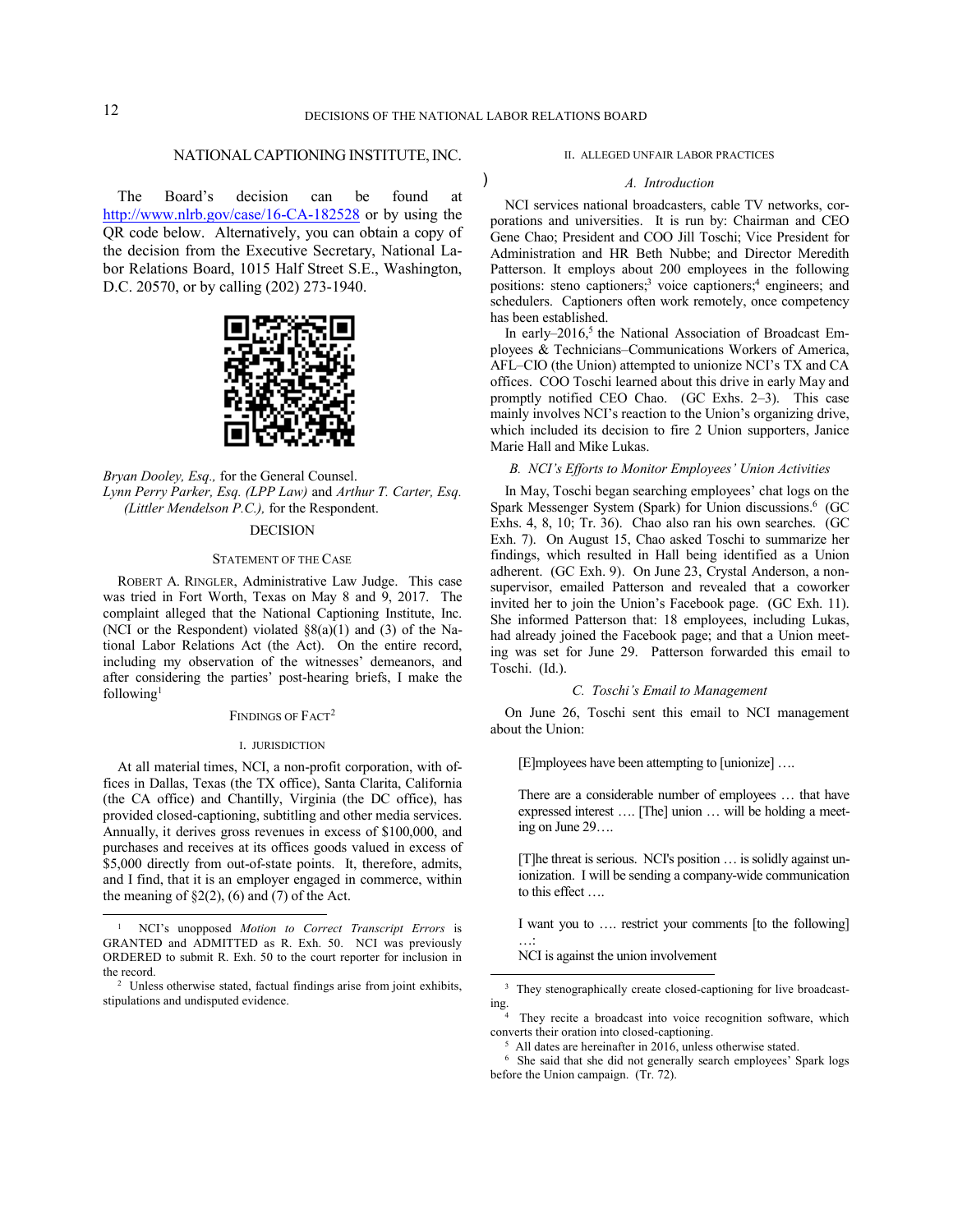Employees have the right to participate or not

Employees who feel … coerced …. should let their manager know ….

Unionization would increase costs … that could be better used on reinvestment in the company and its employees Unionization does not guarantee increased salaries but does guarantee that employees have to pay union dues ….

(GC Exh. 18).

### *D. Anti-Union Email to Employees*

On June 28, Toschi sent this email to NCI's workforce:

Our … path to success … is in jeopardy. There is an outside force trying to … restrict direct contact …, muddle communication, and demand … resources …. That force is the … CWA ….

CWA is asking you to trust that if you pay mandatory dues, it will provide you better terms and conditions of employment …. [It] cannot make NCI agree to any term or condition of employment …. [and] can require you to go on strike….

I believe that … CWA [is] unnecessary … [and] would be … detrimental ….

(GC Exh. 19).

-

# *E. Patterson's Interrogation*<sup>7</sup>

On July 5, Patterson emailed Anderson and asked whether: she still had access to the Union's Facebook page; she knew anything about the upcoming meeting; and Brenna had posted anything. (GC Exh. 40). Anderson replied that Brenna was no longer posting.

#### *F. Union's Reply to NCI's Anti-Union Email*

On July 11, the Union's organizing committee, i.e., Lukas and 9 others, sent an email to NCI's workforce, which refuted Toschi's anti-Union points. (GC Exh. 23). On July 12, supervisor Patterson sent Toschi a mean-spirited synopsis of the Union's supporters, and made unsubstantiated accusations of: mental health issues; "overly inflated ego[s];" harboring "grudges;" "passive-aggressive personality" disorders; laziness; and "eerie quietness."<sup>8</sup> (Id.). She specifically derided Lukas as being "slow [and] .... unhappy." (Id.).

## *G. Decision to Close the TX Office and Announcement*

In March, NCI began to weigh closing the TX office.<sup>9</sup> (R. Exh. 1). By June 30, a final closure decision was made. Toschi, thereafter, announced meetings on July 7 and 8 about "the future of the Dallas facility." (GC Exh. 20). Her announcement did not describe the upcoming meetings as being

confidential, or hint at a forthcoming closure. (Id.).

On July 7, at various meetings, Toschi announced the TX office's impending closing. (R. Exh. 5). She asked employees to refrain from repeating her announcement, in order to give her the first chance to broach this topic with other stakeholders. (Id.). She did not, however, tell employees not to discuss the news internally, threaten connected discipline, or indicate how long her external discussion ban would be effective. (Tr. 70– 71). Within hours of the meeting, she emailed employees, reannounced the closure, and asked them to "keep this information confidential … while we notify our affected clients and vendors." (Tr. 82; GC Exh. 25).

## *H. Transfer Options Provided to TX Office Employees*

Following the closure announcement, NCI distributed packets to TX office workers, which summarized their transfer options, and enclosed employment applications. Their options included applying for remote (i.e., work-at-home) jobs, or transferring to the CA and DC offices. On August 16, HR Representative Rochelle Johnson emailed workers and stated:

Each request was considered … on the basis of a number of factors …, including:

Productivity[,] Quality [,]Reliability [,]Disciplinary record [and]Seniority

Employees with a strong record … will likely have their firstchoice request honored. Employees with a markedly weak record … may be denied their requests…. [M]ost employees have been granted their first-choice requests.

### (GC Exh. 26).

#### *I. Closure of the TX Office and Associated Discharges*

The TX office closed on February 28, 2017. Out of the 33 affected workers, 2 transfers to the DC office were granted and 1 was denied, while 27 work-at-home requests were granted and 2 were denied (i.e., Hall and Lukas). (GC Exhs. 29–32).

### *J. Lukas' Employment History*

On October 8, 2015, Lukas began his employment at the TX office as a voice writer trainee. He was promoted to an intermediate on-air (IOA) slot before his September 16 firing.

#### 1. Union Activities

He participated in the Union's Facebook page and was listed as a supporter. His activity was reported to Toschi in June. (GC Exh. 11). He was also identified as an organizing committee member in the Union's July rebuttal email to Toschi. (GC Exhs. 19, 23, 24).

# 2. Written Warning about July 7 Incident

On July 7, Lukas and his family (i.e., wife and kids), and Michael Baker, a former NCI employee and friend, visited the Dallas Zoo. Following their outing, Baker returned to Lukas' home, where Lukas called into Toschi's closure announcement meeting, and placed the call on speakerphone, within Baker's

<sup>7</sup> This matter was not pled as a violation, although it likely was. See generally *Westwood Healthcare Center*, 330 NLRB 935 (2000).

<sup>8</sup> Toschi directed Patterson to prepare this report, on the basis of Chao's orders. (Tr. 86).

<sup>&</sup>lt;sup>9</sup> The GC has not alleged that the TX closure decision was unlawful.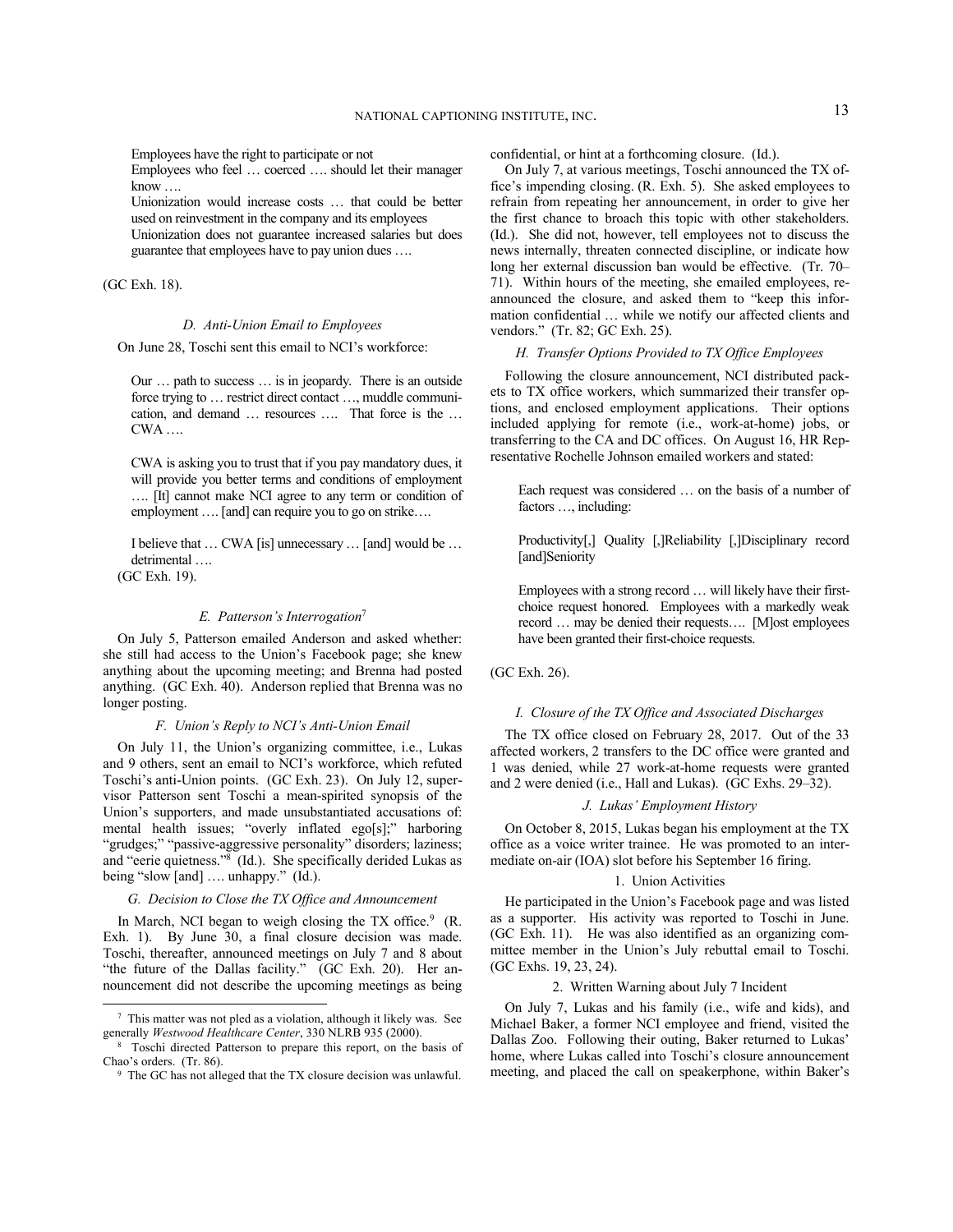earshot. Lukas credibly testified that he did not think that permitting Baker to hear the call was of issue because he: did not reasonably suspect that it involved a closing; and rationally thought that it was non-sensitive.<sup>10</sup> Following the call, and unbeknownst to Lukas, Baker texted an NCI supervisor and raised his independent concerns about the closing. The supervisor told Patterson, who duly informed Toschi. (GC Exh. 21).

On July 11, Toschi issued Lukas a written warning for allowing Baker to overhear her closure announcement. The warning issued, without her first questioning Lukas about his actions or rationale, or any further investigation. The warning described his actions as an "egregious breach of [his] duty of loyalty," and threatened that similar misconduct would result in his firing. (GC Exh. 22). Toschi stated that she was appalled and "disgusted" by his actions. $11$  (Tr. 79). She expressed concern that Baker could have prematurely shared the announcement with clients,<sup>12</sup> and said that she initially wanted to fire Lukas. She said that she was unaware that he was involved with the Union, before issuing his warning.  $(Tr. 369-70)^{13}$ 

#### 3. Promotion

Following the closure announcement, Lukas was promoted to an IOA slot in July. (R. Exhs. 26–27). The promotion closely preceded his firing.

### 4. Termination

Following the closure meeting, Lukas applied for a remote position. On August 23, he was told that his "performance did not meet … minimum requirements" and he would be fired effective September 16. (GC Exh. 28). Toschi said that he was not retained because he was ranked in the 4<sup>th</sup> performance quartile,<sup>14</sup> and received a written warning within the last six months.<sup>15</sup> See (Tr. 90; R. Exh. 15). She defended that Tony Duke, another 4<sup>th</sup> quartile employee with pre-existing discipline, was also not retained.<sup>16</sup> (Tr. 405).

#### *K. Hall's Employment History*

In 2001, Hall began working for NCI in its DC office. She later transferred to the TX office in an in-house role. In 2009, she started working remotely out of her Dallas home. In June 2015, she moved from Dallas to San Antonio, and continued to work-at-home. She later returned to the TX office in a hybrid slot, where she mainly worked-at-home and worked in-house once per week. See also (R Exh. 45).

#### 1. Union Activities

In April, Hall began encouraging coworkers to support the Union. She attended Union meetings, and averred that she was the sole captioner, who openly supported the Union. NCI became aware of these activities. On May 31, Toschi searched Spark and found a conversation between Hall and a coworker, where she rallied for unionization and called herself a "Union girl." (GC Exh. 6). On August 15, Chao identified Hall as a Union supporter. (GC Exh. 9). Toschi said that she knew about her actions. (Tr. 139).

### 2. Disciplinary History

#### *a. Lateness and Missed Shifts Discipline*

On February 18 and July 5, Hall was disciplined for missing her scheduled shifts. (GC Exh. 13; R. Exhs. 34, 37). The GC demonstrated that others missed their shifts, without disciplinary consequences. (GC Exhs. 46–47). Hall averred that her colleagues routinely arrived late, without discipline, and that NCI generally asked a coworker to stay longer for coverage.<sup>17</sup>

#### *b. Professionalism Discipline*

In March, Hall exchanged emails with Toschi, and complained that she had misled her about her leave accrual. (R. Exh. 11). In another email, Hall, who was seeking to bring a service dog to the office under the A.D.A., expressed frustration over NCI's delays. (GC Exh. 17; R. Exh. 35). Although she expressed irritation in both emails, she was not insubordinate. See also (R. Exh. 41). In June, one of her colleagues (the anonymous employee) complained to NCI that Hall had been sharing her private medical data.<sup>18</sup> (GC Exh. 16). On June 15, Hall received a written warning for unprofessional conduct on the basis of these incidents. (GC Exh. 12).

#### *c. Re-Application and Termination*

Following the closure announcement, Hall applied for a remote captioner position. On August 23, she was told that "did not meet the minimum requirements," and would be fired effective September 16. (GC Exh. 27). Toschi said that she rejected Hall because she was in the 4<sup>th</sup> performance quartile and received discipline in the last 6 months. See (R. Exh. 15). She

l

<sup>10</sup> Lukas' testimony on these points was credited. *First*, he was a straightforward witness, with a stellar demeanor. *Second*, his credibility was buttressed by NCI counsel's inexplicable failure to crossexamine him, and leave his testimony generally unrebutted. *Third*, his contention that he had no way of knowing that the meeting involved the closing was rational, given that NCI permitted him to call in remotely, kept the topic a secret and failed to otherwise advise him that the call was confidential.

<sup>&</sup>lt;sup>11</sup> Her testimony on this point was incredible; it appeared to be a self-serving exaggeration about a minor issue.

<sup>&</sup>lt;sup>12</sup> There is no evidence that Baker communicated the announcement to clients.

<sup>13</sup> Her testimony on this point was a misrepresentation, given that she was told by Patterson on June 23, i.e., about 2 weeks earlier, that Lukas was a member of the Union's Facebook page. See (GC Exh. 11).

 $14$  Quartile rankings are created annually for each employee by department directors. Patterson stated that all trainees start off in the 4<sup>th</sup> quartile because they are less efficient.

<sup>&</sup>lt;sup>15</sup> NCI never eliminated his job and he was, thereafter, replaced with a new hire. (Tr. 324).

<sup>16</sup> This was something of a red herring, inasmuch as Duke sought a long distance transfer to the DC office, which likely involved added moving costs, as opposed to a work-at-home job as was the case with Lukas.

<sup>&</sup>lt;sup>17</sup> This testimony has been credited. *First*, she was a credible witness, with a strong demeanor. *Second*, she openly admitting oversleeping (i.e., a detrimental fact), which aided her overall credibility. *Finally*, her testimony was consistent with NCI's documented failure to discipline others for similar transgressions. (GC Exhs. 46–47).

<sup>18</sup> Hall divulged medical information about the anonymous worker, while complaining about workplace coverage.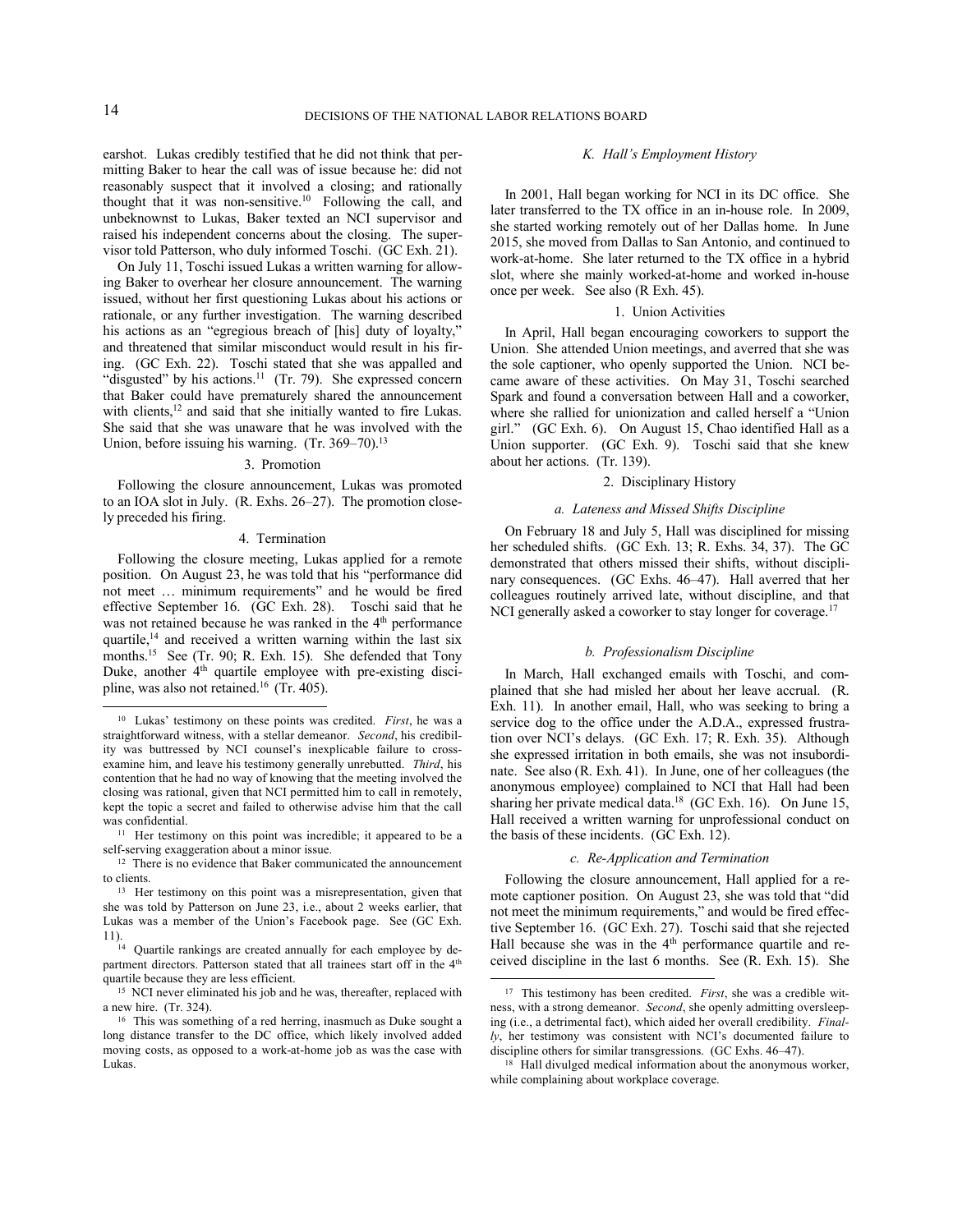concluded that she could not work remotely, even though she had done so for many years.<sup>19</sup>

# *L. Challenged Personnel Policies*

#### 1. Social Media Policy

On April 11, Patterson issued this memorandum to the voice writing department:

> If you opt to post about your job on social media, it must be done responsibly

… [Here are] … our guidelines ….

**1. Do not post about NCI's software.** A lot of our software … was invented by NCI…. Don't post screenshots of our software … and do not refer to any of our software by name. Avoid anything other than vague descriptions ….

**2. Do not identify clients by name ….** [D]on't post subjective commentary that could reflect poorly upon NCI's professionalism or reputation.

**3. Refrain from commenting on the quality of other captioning.** ….

**4. Don't use the NCI name on any posts that are Googlesearchable.** Posts … are Googleable… It is fine to list your job title and employer name on your social media profiles.

**5. You are NOT anonymous on the internet.** Online harassment … [that does not] reflect well upon NCI [is prohibited]….

Please remember that these guidelines [will] … protect you from inadvertently crossing a line because doing so could have serious consequences ….

(GC Exh. 33).

-

2. Unacceptable Behavior policy

In a June 15 email, NCI issued Hall a written warning, which described its *Unacceptable Behavior* policy and the following associated prohibitions:

(1) Accusing NCI management of dishonesty and acting in bad faith in both direct communications to NCI management and to others in the company.

(2) Complaining in an aggressive and hostile manner to management and co-workers ….

(3) Spreading … personal information about NCI employees…. [and]

(4) [D]isparag[ing] and bully[ing] management ….

(GC Exh. 12).

#### III. ANALYSIS

### *A. 8(a)(1) Allegations*

# 1. Social Media Policy<sup>20</sup>

NCI's *Social Media* Policy violated §8(a)(1). The Board has held that an employer violates the Act, when it maintains rules that reasonably tend to chill §7 rights. See *Lafayette Park Hotel*, 326 NLRB 824, 825 (1998), enfd. 203 F.3d 52 (D.C. Cir. 1999). The Board has held that a rule is unlawful, if it "explicitly restricts [§7] activities." *Lutheran Heritage Village-Livonia*, 343 NLRB 646, 646 (2004). However, if the rule does not explicitly restrict protected activities, it still violates the Act if, "(1) employees would reasonably construe the language to prohibit §7 activity; (2) the rule was promulgated in response to union activity; or (3) the rule has been applied to restrict the exercise of §7 rights." Id. at 647. The GC avers that the challenged rules would be reasonably construed by employees to bar §7 activity.

This policy is unlawful in several ways.<sup>21</sup> *First*, it restricts employees from generating social media posts that do not "reflect well upon NCI," or "could reflect poorly on NCI's professionalism or reputation." The Board has found analogous social media and blogging policies unlawful, given that employees would reasonably construe them to ban their §7 right to collectively criticize their employer or workplace.<sup>22</sup> *Second*, this policy improperly bans usage of NCI's name on any posts that are "Google-searchable," or "reference NCI, its operations, or its employees," which could reasonably be construed by employees to ban them from naming NCI in posts about their wages, hours or other terms and conditions of employment on any "Google-searchable" platform.<sup>23</sup> *Third*, it unlawfully bars employees, without qualification, from engaging in activities that NCI subjectively considers to be "online harassment," which could reasonably be construed by employees to bar online §7 activities such as solicitations to initially resistant coworkers to support the Union and lobbying of unsympathetic third parties to support a labor dispute<sup>24</sup> Fourth, its software posting ban leaves no exception for software postings that do

<sup>19</sup> Toschi never explained this oddity, which deeply undercut her overall credibility.

<sup>20</sup> This allegation is listed under complaint pars. 6 and 11.

<sup>&</sup>lt;sup>21</sup> Although the GC contends that NCI's ban on commentary about competitors' captioning is unlawful, this contention is invalid. Banning employee commentary about competitors' captioning would not be reasonably construed by employees to prohibit their own legitimate §7 activities. This portion of the policy is, thus, valid.

<sup>22</sup> See, e.g., *Costco Wholesale Corp.*, 358 NLRB 1100 (2012) (statements that damage Costco); *Knauz BMW*, 358 NLRB 1754 (2012) ("disrespectful" conduct and "language which injures the image … of the Dealership."); *Sheraton Anchorage*, 362 NLRB No. 123, slip op. at 1 fn. 4 (2015); *Direct TV U.S. Holdings*, 362 NLRB No. 48 (2015); *Lily Transportation*, 362 NLRB No. 54, slip op. at 1 fns. 2, 3 (2015).

<sup>23</sup> See, e.g., *Costco*, supra; *Direct TV*, supra.

<sup>&</sup>lt;sup>24</sup> Given that Board protects minor harassment, NCI's wholesale ban of all "online harassment" including protected minor harassment that is not misconduct is invalid. See *Pipe Realty Co.*, 313 NLRB 1289, 1290 (1994).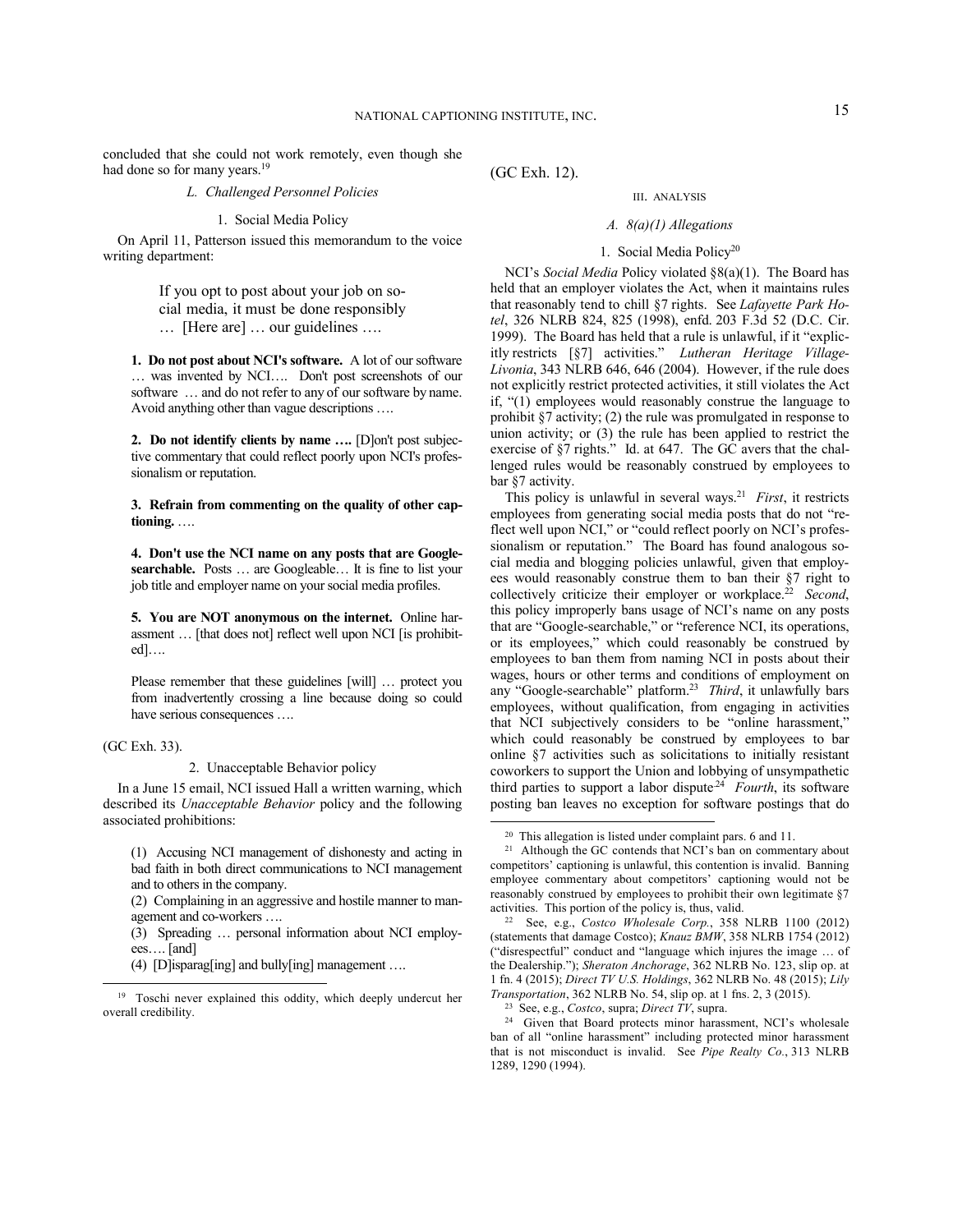not reveal propriety matters, but, simultaneously touch upon collective concerns. Thus, for example, NCI's total software discussion ban would prohibit an employee's online posting about how difficult his job is due to the complexity of NCI's software, or prohibit a screen shot of wage data to be used for collective purposes. This ban, as a result, is overly broad and could reasonably be viewed by employees to restricting their §7 rights.<sup>25</sup>

# 2. Unacceptable Behavior Policy<sup>26</sup>

Multiple components of this policy, as described by Nubbe's June 15 email, are unlawful. *First*, this policy bars disrespectful workplace commentary, which could reasonably be construed by employees to ban statements of criticism of their employer.<sup>27</sup> *Second*, this policy, which bars "spreading ... personal information" about one's coworkers could reasonably be construed by employees to ban sharing wage and other workplace data for collective purposes.<sup>28</sup>

#### 3. Toschi's Directive to Not to Discuss the Closure<sup>29</sup>

Her July 7 directive to not report the closure was unlawful because she failed to indicate how long this ban would be effective. See also (GC Exh. 25). Given that the TX office's closing was a key workplace issue, her warning to not discuss it for an unlimited duration with outside entities effectively banned employees from consulting with news and media organizations, contacting the Union, raising the matter with government agencies, or posting concerns on social media. This ban, therefore, unlawfully chilled their §7 right to discuss this key workplace issue with 3rd parties. See *Lutheran Heritage*, supra.

## 4. Surveillance<sup>30</sup>

NCI has engaged in unlawful surveillance since May 9. Regarding electronic surveillance of email, chat logs and other electronic communications, the Board has held that:

> [Electronic] surveillance allegations [are addressed] by the same standards … [as] surveillance in the bricks-andmortar world. Board law establishes that "those who choose openly to engage in union activities at or near the employer's premises cannot be heard to complain when management observes

them. The Board has long held that management officials may observe public union activity without violating the Act so long as those officials do not 'do something out of the ordinary." An employer's monitoring of electronic communications on its email system will similarly be lawful so long as the employer does nothing out of the ordinary, such as increasing its monitoring during an organizational campaign or focusing its monitoring efforts on protected conduct or union activists. Nor is an employer ordinarily prevented from notifying its employees, … that it monitors (or reserves the right to monitor) computer and email use for legitimate management reasons and that employees may have no expectation of privacy in their use of the employer's email system.

*Purple Communications*, 361 NLRB No. 126, slip op. at 15 (2014) (footnotes and citations omitted).

Toschi began searching Spark for Union references in May. She agreed that, before the Union campaign, she generally never searched Spark. Chao also began searching employees' communications, once learning about the Union campaign. These searches were "out of the ordinary," represented elevated "monitoring during an organizational campaign," focused on protected conduct and were, thus, unlawful surveillance. *Purple Communications*, supra.

# *B. 8(a)(3) Allegations<sup>31</sup>*

# 1. Lukas

# *a. July 12 Written Warning*

Lukas's written warning was unlawful. In assessing whether a personnel action violates  $\S( a)(3)$ , the Board applies a mixed motive analysis. *Wright Line*, 251 NLRB 1083 (1980), enfd. on other grounds 662 F.2d 899 (1st Cir. 1981), cert. denied 455 U.S. 989 (1982), approved in *NLRB v. Transportation Management Corp.*, 462 U.S. 393 (1983). Under *Wright Line*, the GC must first demonstrate, by a preponderance of the evidence, that the worker's protected conduct was a motivating factor in the adverse action. He satisfies this initial burden by showing: (1) the individual's protected activity; (2) employer knowledge of such activity; and (3) animus. If the GC meets his initial burden, the burden shifts to the employer to prove that it would have taken the adverse action, even absent the protected activity. *Mesker Door*, 357 NLRB 591, 592 (2011). The employer cannot meet its burden, however, merely by showing that it had a legitimate reason for its action; rather, it must show that it

l

<sup>25</sup> See, e.g., *Cintas Corp.*, 344 NLRB 943 (2005), enfd. 482 F.3d 463 (D.C. Cir. 2007) (rule "protect[ing] the confidentiality of any information concerning the company, its business plans, its partners, new business efforts, customers, accounting and financial matters" could be reasonably construed by employees to restrict discussions of wages and other terms and conditions of employment with other employees and with the union).

<sup>&</sup>lt;sup>26</sup> This allegation is listed under complaint pars. 7 and 11.

<sup>27</sup> See, e.g., *Casino San Pablo*, 361 NLRB No. 148 (2014); *Knauz BMW*, supra.

<sup>28</sup> See, e.g., *Costco Wholesale Corp.*, supra.

<sup>29</sup> This allegation is listed under complaint pars. 8(a) and 11.

<sup>&</sup>lt;sup>30</sup> The complaint was amended at the hearing to add an allegation that, since May 9, 2016, NCI has engaged in surveillance of employees' union activities. (Tr. 242–43).

<sup>&</sup>lt;sup>31</sup> These allegations are listed under complaint pars. 9, 10 and 12.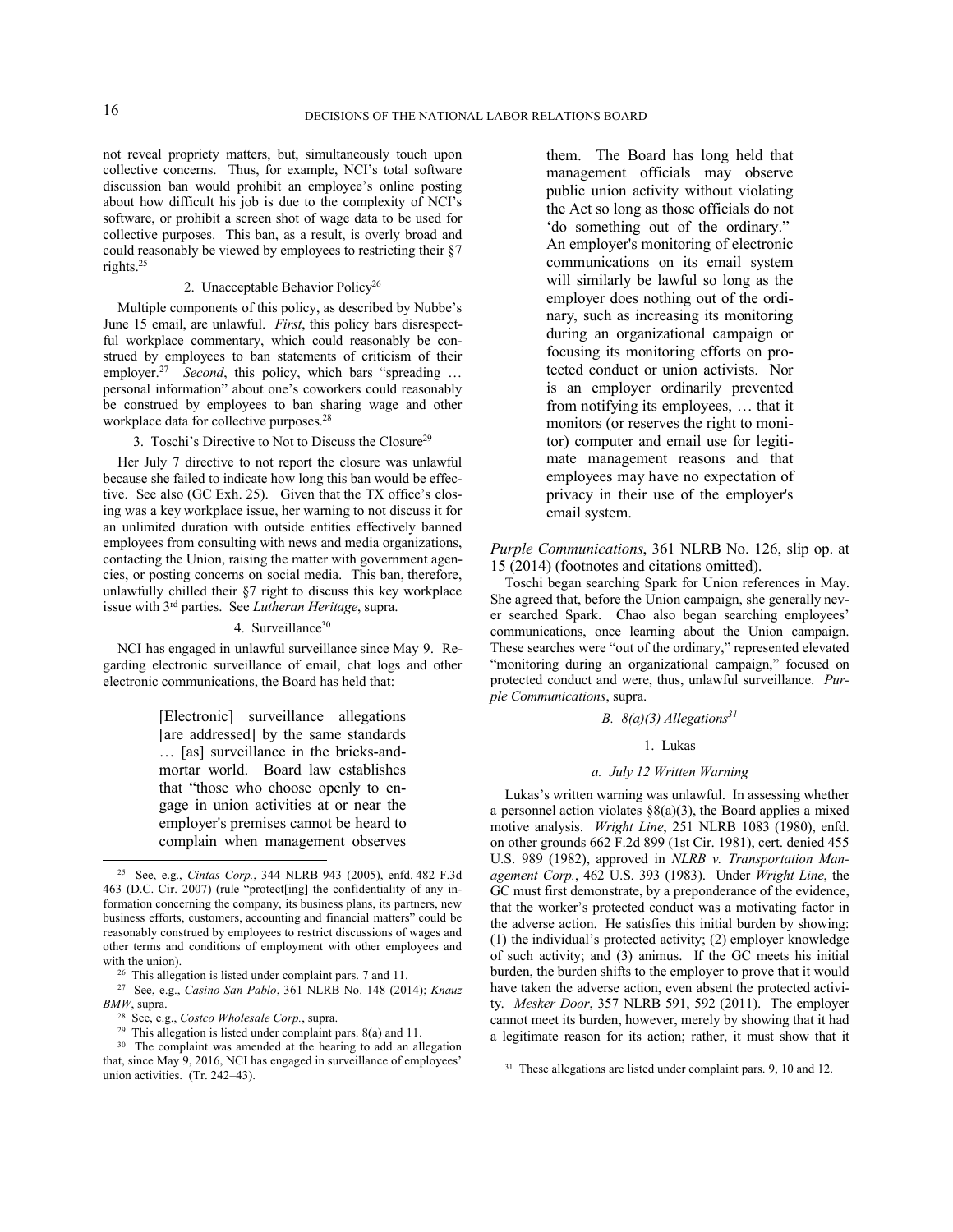would have taken the same action in the absence of the protected conduct. *Bruce Packing Co.*, 357 NLRB 1084, 1086–1087 (2011). If the employer's proffered reasons are pretextual (i.e., either false or not actually relied on), it fails by definition to show that it would have taken the same action for those reasons regardless of the protected conduct. *Metropolitan Transportation Services*, 351 NLRB 657, 659 (2007).

### i. Prima Face Case

The GC satisfied his initial burden of showing that Lukas's protected conduct was a motivating factor in the adverse action. He engaged in extensive Union activity; specifically, he supported the Union, was a member of its Facebook page, and was listed on it email rebuttal to Toschi. Toschi was consistently made aware of these activities. See (GC Exhs. 11, 19, 23, 24). There is also abundant evidence of Union animus, which includes the several personnel policies found unlawful herein, unlawful surveillance and Patterson's openly hostile description of the employees who signed the Union's email. Lastly, the close timing between Lukas' Union activity and his written warning demonstrates animus. *La Gloria Oil & Gas Co.*, 337 NLRB 1120 (2002), enfd. 71 Fed. Appx. 441 (5th Cir. 2003).

# ii. NCI's Response

NCI averred that it would have taken the adverse action against Lukas absent his protected activity. It argued that he breached his duty of loyalty by permitting Baker to overhear Toschi's announcement, and that it would have disciplined anyone for this transgression.

#### iii. Analysis

NCI failed to demonstrate that it would have issued Lukas a written warning absent his Union activity. *First*, he did not knowingly breach a duty of loyalty. He was never given official notice that Toschi's unique meeting, which he casually called on his day off, was confidential. As a result, he cannot be fairly held accountable for a breach, when the duty was neither obvious nor communicated. *Second*, Toschi's overblown reaction to his relatively minor action rendered her stringent disciplinary measures suspect. Moreover, given that she repeatedly announced the TX office's closure to her staff, clients and others without any legitimate confidentiality safeguards, her exaggeration that she was disgusted by Lukas' leak seems overblown<sup>32</sup> Her actions appear even more arbitrary, once one considers: that there was no evidence presented that NCI lost a client or was otherwise harmed; and that Lukas had a statutory right to discuss the closure with coworkers, the Union or other third parties, whose collective support he may have chosen to later enlist. *Third*, the legitimacy of his written warning is further undercut by the substantial level of Union animus present herein. *Fourth*, Toschi's claim that she would have issued him a warning absent his Union activities is further eviscerated by

-

her overall lack of candor regarding his Union activities.<sup>33</sup> *Fifth*, NCI's inexplicable unwillingness to cross-examine Lukas following his very strong direct testimony deeply bolstered all aspects of his testimony. Simply put, the legal decision to leave wide patches of testimony on several key points virtually unchallenged amounted to a concession that he should be credited over Toschi on such points. *Sixth*, NCI's failure to conduct a comprehensive investigation of his actions, by minimally interviewing him about his rationale before meting out punishment delegitimizes its actions. Or put another way, an evenhanded employer, would have first completed a comprehensive investigation before issuing discipline. NCI's decision to shoot first and ask questions later rendered its actions suspect. *Finally*, the fact that NCI had the very obvious option of just counseling Lukas about this unique scenario without disciplining him, given it was likely aware of the effect that such discipline might have on his post-closure retention suggests invidious treatment. In sum, based upon the foregoing reasons, i.e., *many of which suffice in isolation*, NCI failed to show that it would have issued Lukas a written warning, absent his Union activity. His written warning was, therefore, unlawful.

### *b. September 16 Discharge*

Lukas' connected termination was unlawful. As noted, the GC presented a prima facie case, which established Union activity, knowledge and animus. Although NCI contended that it would have terminated Lukas absent his Union activity because he had a combined 4<sup>th</sup> quartile performance ranking and recent discipline, this argument is unreasonable because his written warning was unlawful and must now be treated as a non-factor. Moreover, given that it is undisputed NCI retained all employees with 4<sup>th</sup> quartile rankings and no discipline (see also (GC Exhs. 29–32)), it follows that he would have been retained absent his unlawful warning. His termination, which solely flowed from his unlawful warning, was, thus, unlawful.<sup>34</sup>

# 2. Hall

#### *a. June 15 Discipline*

Hall's written warning was valid. As noted, her written warning stated, inter alia, that she, "violate[d] … standard[s] of professionalism … [by] spreading inaccurate and personal information about NCI employees." (GC Exh. 12).

### i. Prima Face Case

The GC satisfied his initial burden that Hall's protected conduct was a motivating factor in the adverse action. She advocated for the Union and attended its meetings. NCI knew about these activities. There is also, as noted, abundant evidence of Union animus.<sup>35</sup>

<sup>32</sup> If Toschi genuinely wanted employees such as Lukas, who was off that day, to witness the meeting in a secured environment, she could have easily ordered them to attend in person or warned them to call in isolation. Her unwillingness to take these obvious steps undermines her contention that he knowingly breached a duty of loyalty.

<sup>&</sup>lt;sup>33</sup> Her claim that she was unaware on July 11 (i.e. when his warning issued) that he was involved with the Union is "fake news," given that she was told by Patterson on June 23 that he was a member of the Union's Facebook page. (GC Exh. 11). Given her extensive surveillance, a claim that she failed to note his activities was implausible.

<sup>&</sup>lt;sup>34</sup> This finding relies upon the same facts and analyses, which led to the finding that his warning was invalid.

<sup>&</sup>lt;sup>35</sup> The timing between her Union activity and warning also adduces animus. See *La Gloria Oil & Gas Co.*, supra.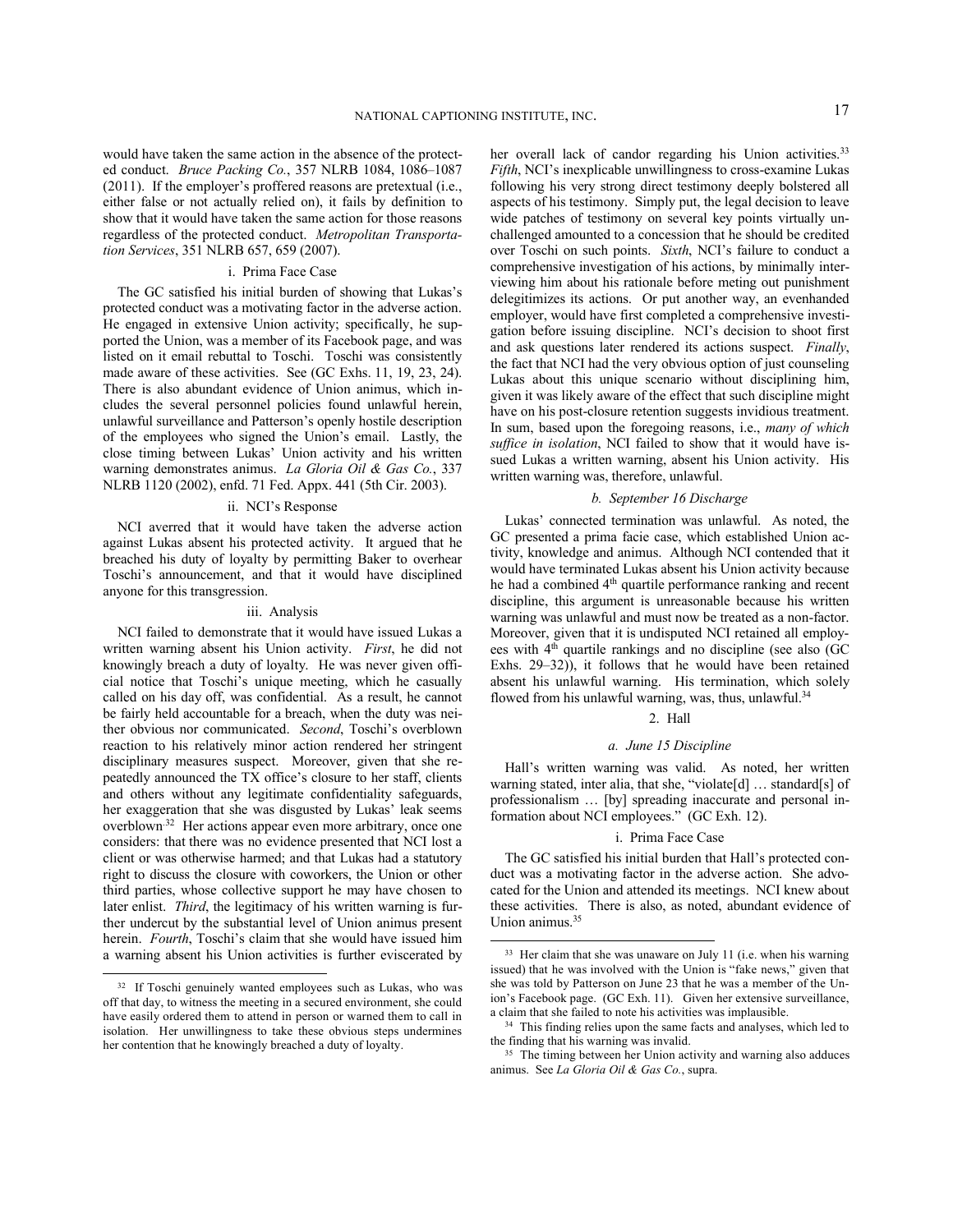l

## ii. NCI's Response and Analysis

NCI demonstrated, however, that it would have issued her a written warning, even absent her protected activity. It is undisputed that she spread detailed rumor, innuendo and information about a coworker's serious and private health condition on Spark. Given that NCI has an ongoing legal and moral obligation to protect the private health-related information of its employees, Hall's breach in this regard formed a fair and rational basis for her discipline. The anonymous employee, complained about her misconduct, which formed an independent basis for her discipline that was unconnected to her Union or other protected activities. The punishment of a written warning in this case seems to fit the crime, and NCI legitimately demonstrated that it would have issued a comparable punishment to a non-Union adherent.

### *b. September 16 Discharge*

Hall's termination violated the Act. The GC, as noted, presented a prima facie case, which established Union activity, knowledge and animus. Although NCI averred that it legitimately refrained from offering Hall a position because she was in the 4<sup>th</sup> performance quartile and received a written warning in the last 6 months, this contention is unreasonable for several reasons. *First*, given that the stated goal of NCI's selection process was to fairly gauge who could effectively work remotely, it is irrational that it used its selection process to arbitrarily reject Hall, *who was already a proven and established remote worker*. 36 Simply put, NCI's claim that Hall, who had already been a remote worker for several years, "did not meet the minimum requirements," of a remote position is nonsensical. *Second*, it is equally inexplicable that NCI used its arbitrary process to retain employees, who had never worked remotely before, had less than a year of seniority and were in the 4<sup>th</sup> performance quartile (see, e.g., Victoria Verrando and Aaron Greenberg), over someone like Hall.<sup>37</sup> (GC Exhs. 29–32). *Third*, although NCI is contending that it applied a 2-part test to reject Hall (i.e., her performance ranking and disciplinary record), it initially communicated to employees that it would utilize a 5-part-test (i.e., productivity, quality, reliability, disciplinary record, and seniority). (GC Exh. 26). Its failure to satisfactorily explain why it used a 2-part test for Hall, when it first announced a 5-part test for everyone else, renders her handling suspect.<sup>38</sup> Fourth, NCI failed to explain what weight, if any, it gave to Hall's other very positive factors (i.e., her substantial seniority, and long-term record of reliability and experience in

a remote job).<sup>39</sup> *Finally*, Toschi's claim that she fairly evaluated Hall, without any consideration of her Union activities, and blindly treated her the same way that she would have handled an employee without Union activity is unreliable.<sup>40</sup> On these bases, many of which independently suffice, NCI failed to show that it would have terminated Hall, absent her protected activity. Her firing was, thus, invalid.

# CONCLUSIONS OF LAW

1. NCI is an employer engaged in commerce within the meaning of  $\S2(2)$ , (6), and (7) of the Act.

2. NCI violated §8(a)(1) by:

a. Maintaining a *Social Media* policy, which: prohibits employees from creating social media posts that "do…. not reflect well upon NCI," "could reflect poorly on NCI's professionalism or reputation," or "reflect poorly on or cause trouble for NCI;" bans the usage of NCI's name on any posts that are "Google-searchable," and those that "reference NCI, its operations, or its employees;" bars employees from engaging in activities that it considers to be "online harassment," without qualification; and bans employees from posting anything 'about its software," without qualification.

b. Maintaining an *Unacceptable Behavior* policy, which prohibits: disrespectful workplace commentary; and "spreading … personal information" about one's coworkers without citing an exception for wage and other personnel data.

c. Directing employees to not report the TX office's closure on July 7, 2016, without any qualification regarding duration.

d. Engaging in surveillance of employees' Union and other protected activities in emails, chat room logs and other electronic communications since May 9, 2016.

3. NCI violated §8(a)(3) by issuing Lukas a warning and later discharging him.

5. The unfair labor practices set forth above affect commerce within the meaning of  $\S2(6)$  and (7) of the Act.

#### **REMEDY**

Having found that NCI committed unfair labor practices, it is ordered to cease and desist and to take certain affirmative action designed to effectuate the Act's policies.

Regarding its unlawful personnel policies, it must rescind the overbroad Handbook rules, and furnish all current employees with inserts for their current Handbooks that (1) advise that

<sup>&</sup>lt;sup>36</sup> If Toschi truly believed that she was unqualified for remote work, she would have previously discharged her, instead of contradictorily employing her remotely on a long-term basis.

<sup>37</sup> NCI conspicuously failed to explain these inconsistencies, which eviscerates its position on Hall.

<sup>&</sup>lt;sup>38</sup> Although NCI avers that its 5-part retention test was a legitimate and fair review, this proposition is misleading and invalid. The issue is not whether NCI created a valid retention test (i.e., it admittedly did); the issue is that it ignored its own test, and applied it to Hall in a deeply discriminatory manner. The violation herein flows from this lapse, and not the test itself, which, if properly applied, would likely be acceptable.

<sup>4.</sup> NCI violated §8(a)(3) by discharging Hall.

<sup>39</sup> Hall was hired in 2001, and ranked 3<sup>rd</sup> in seniority amongst the TX office employees. (GC Exhs. 29–32). NCI failed to explain how, if at all, her seniority level was weighed. This failure was astonishing, given that NCI appears to have a high turnover (i.e., 16 of 21 employees in voice-writing and broadcasting were hired in 2014 or sooner). (Id.) Given this high turnover, her near-best, seniority rate should have weighed heavily in favor of her retention. The fact that it was ignored suggests invidious treatment.

<sup>40</sup> This claim is untrustworthy for many reasons. *First*, Toschi misrepresented her awareness of Lukas' Union activities, and then unlawfully disciplined him and fired him on this basis. *Second*, she came across as a highly practiced witness with a poor demeanor, who was more focused on adhering to her mental script than providing true testimony. *Third*, her claim of evenhandedness is undercut by the extensive record of Union animus found herein.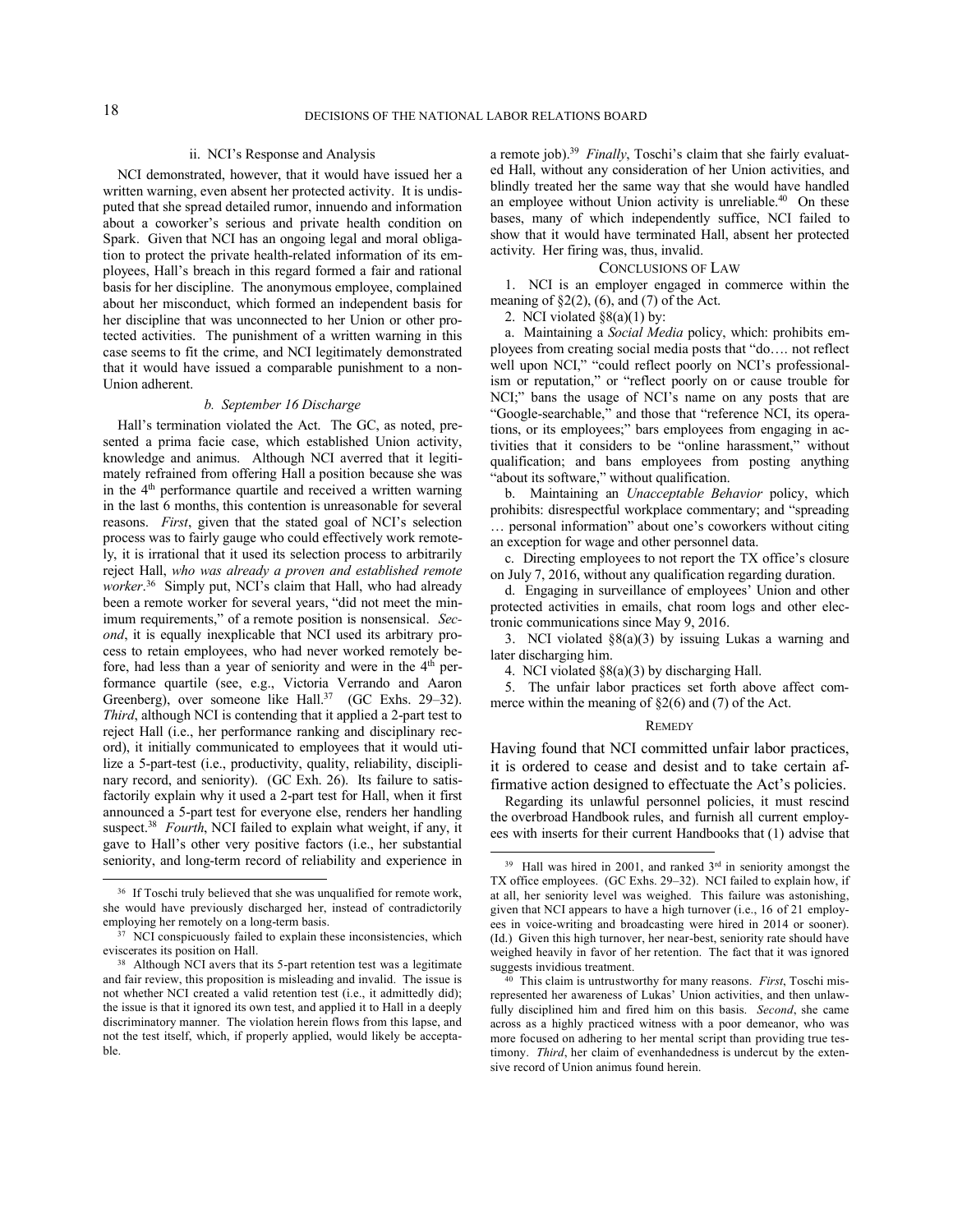the unlawful rule has been rescinded, or (2) provide a lawfully worded rule on adhesive backing that will cover the unlawful rule; or publish and distribute to all current employees revised Handbooks that (1) do not contain the unlawful rule, or (2) provide a lawfully worded rule. Given that its unlawful policies are maintained on a companywide basis, it shall be ordered to post a notice at all of its facilities where the unlawful policy has been, or is, in effect. See *Longs Drug Stores California*, *Inc.,* 347 NLRB 500, 501 (2006); *Guardsmark LLC*, 344 NLRB 809, 812 (2005).

Regarding its unlawful disciplinary actions and firings, it is ordered to offer Lukas and Hall full reinstatement to their former jobs or, if such jobs no longer exist, to substantially equivalent positions, without prejudice to their seniority or any other rights or privileges previously enjoyed. It is further ordered to make them whole for any loss of earnings and other benefits suffered as a result of their discrimination. Backpay shall be computed in accordance with *F. W. Woolworth Co.*, 90 NLRB 289 (1950), with interest at the rate prescribed in *New Horizons*, 283 NLRB 1173 (1987), compounded daily as prescribed in *Kentucky River Medical Center*, 356 NLRB 6 (2010). Moreover, in accordance with *King Soopers, Inc.*, 364 NLRB No. 93 (2016), Respondent shall compensate them for their search-for-work and interim employment expenses, if any, regardless of whether those expenses exceed interim earnings. Search-for-work and interim employment expenses shall be calculated separately from taxable net backpay, with interest at the rate prescribed in *New Horizons*, supra, compounded daily as prescribed in *Kentucky River Medical Center*, supra. It is further ordered to compensate them for any adverse tax consequences associated with receiving a lump-sum backpay award and to file with the Regional Director for Region 16 a report allocating the backpay award to the appropriate calendar year. *AdvoServ of New Jersey, Inc.*, 363 NLRB No. 143 (2016). It is also ordered to remove from its files any references to the unlawful warning and discharges, and within 3 days thereafter to notify them in writing that this has been done and that their discipline will not be used against them in any way. It shall also post the attached notice in accord with *J. Picini Flooring*, 356 NLRB 11 (2010).

On these findings of fact and conclusions of law, and on the entire record, I issue the following recommended $41$ 

### ORDER

NCI, its officers, agents, successors, and assigns, shall

1. Cease and desist from

-

(a) Maintaining a *Social Media* policy, which: prohibits employees from creating social media posts that "do…. not reflect well upon NCI," "could reflect poorly on NCI's professionalism or reputation," or "reflect poorly on or cause trouble for NCI;" bans the usage of NCI's name on any posts that are "Google-searchable," and those that "reference NCI, its operations, or its employees;" bars employees from engaging in activities that NCI subjectively considers to be "online harassment," without qualification; and bans employees from posting anything "about its software," without qualification.

(b) Maintaining an *Unacceptable Behavior* policy, which bars: disrespectful workplace commentary; and "spreading … personal information" about one's coworkers, without citing an exception for wage and other personnel data.

(c) Directing employees to not report the TX office's closure, without any qualification regarding duration.

(d) Engaging in surveillance of employees' Union and other protected activities in their email messages, chat room logs and other electronic communications.

(e) Issuing written warnings, discharging, or otherwise discriminating against its employees on the basis of their union or other protected concerted activities.

(f) In any like or related manner interfering with, restraining, or coercing its employees in the exercise of the rights guaranteed them by Section 7 of the Act.

2. Take the following affirmative action necessary to effectuate the policies of the Act

(a ) Rescind or modify the language in the *Social Media* policy to the extent that it: prohibits employees from creating social media posts that "do…. not reflect well upon NCI," "could reflect poorly on NCI's professionalism or reputation," or "reflect poorly on or cause trouble for NCI;" bans the usage of NCI's name on any posts that are "Google-searchable," and those that "reference NCI, its operations, or its employees;" bars employees from engaging in activities that NCI subjectively considers to be "online harassment," without qualification; and bans employees from posting anything "about its software," without qualification.

(b) Rescind or modify the language in the *Unacceptable Behavior* policy to the extent that it bars disrespectful workplace commentary and prohibits "spreading … personal information" about coworkers without citing an exception for wage and other workplace data.

(c) Furnish all current employees with inserts for the Employee Handbook that

1. Advise that the unlawful rule has been rescinded, or

2. Provide the language of lawful rule or publish and distribute a revised Employee Handbook that

- i. Does not contain the unlawful rule, or
- ii. Provides the language of lawful rule.

(d) Within 14 days from the date of this Order, offer Lukas and Hall full reinstatement to their former jobs or, if such jobs no longer exist, to substantially equivalent positions, without prejudice to their seniority or any other rights or privileges previously enjoyed.

(e) Make Hall and Lukas whole for any loss of earnings and other benefits suffered as a result of the discrimination against them, in the manner set forth in the remedy section of the decision.

(f) Compensate these employees for the adverse tax consequences, if any, of receiving a lump-sum backpay award, and

<sup>41</sup> If no exceptions are filed as provided by Sec. 102.46 of the Board's Rules and Regulations, the findings, conclusions, and recommended Order shall, as provided in Sec. 102.48 of the Rules, be adopted by the Board and all objections to them shall be deemed waived for all purposes.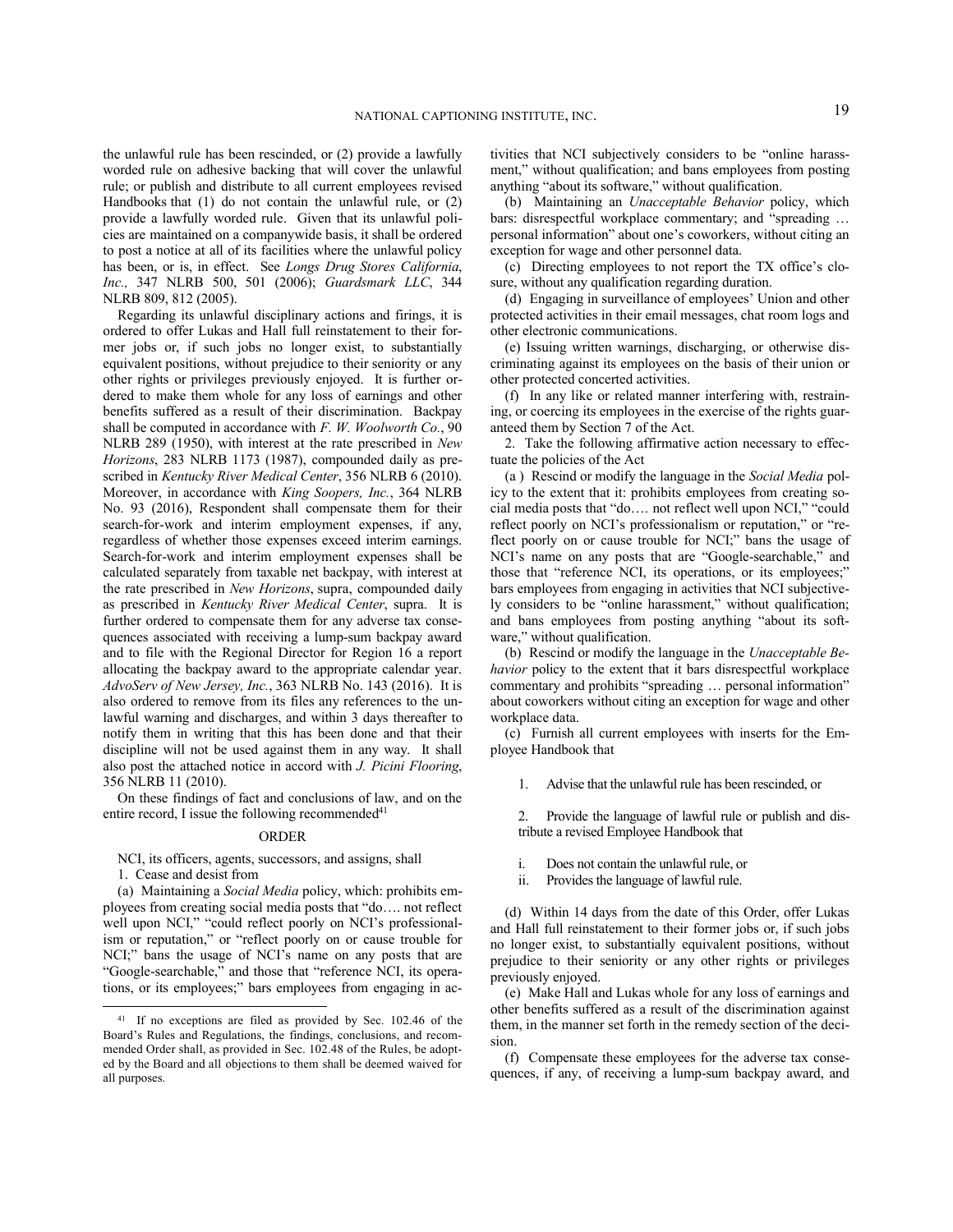file with the Regional Director, within 21 days of the date the amount of backpay is fixed, either by agreement or Board order, a report allocating the backpay award to the appropriate calendar year.

(g) Within 14 days from the date of this Order, remove from its files any reference to these unlawful discharges and Lukas' unlawful written warning, and within 3 days thereafter, notify them in writing that this has been done and that their discharges and discipline will not be used against them in any way.

(h) Preserve and, within 14 days of a request, or such additional time as the Regional Director may allow for good cause shown, provide at a reasonable place designated by the Board or its agents, all payroll records, social security payment records, timecards, personnel records and reports, and all other records, including an electronic copy of such records if stored in electronic form, necessary to analyze the amount of backpay due under the terms of this Order.

(i) Within 14 days after service by Region 16, post at its CA and DC offices copies of the attached notice marked "Appendix."<sup>42</sup> Copies of the notice, on forms provided by the Regional Director, after being signed by the Respondent's authorized representative, shall be posted by the Respondent and maintained for 60 consecutive days in conspicuous places, including all places where notices to employees are customarily posted. In addition to physical posting of paper notices, notices shall be distributed electronically, such as by email, posting on an intranet or an internet site, and/or other electronic means, if the Respondent customarily communicates with its employees by such means. Reasonable steps shall be taken to ensure that the notices are not altered, defaced, or covered by any other material. If the Respondent has gone out of business or closed the facility involved in these proceedings, it shall duplicate and mail, at its own expense, a copy of the notice to all current employees and former employees employed by it at any time since April 11, 2016.

(j) Within 21 days after service by the Region, file with the Regional Director a sworn certification of a responsible official on a form provided by the Region attesting to the steps that it has taken to comply.

Dated Washington, D.C. September 18, 2017

#### APPENDIX

# NOTICE TO EMPLOYEES POSTED BY ORDER OF THE NATIONAL LABOR RELATIONS BOARD An Agency of the United States Government

The National Labor Relations Board has found that we violated Federal labor law and has ordered us to post and obey this notice.

## FEDERAL LAW GIVES YOU THE RIGHT TO

Form, join, or assist a union

Choose representatives to bargain with us on your behalf

Act together with other employees for your benefit and protection

Choose not to engage in any of these protected activities.

WE WILL NOT maintain a *Social Media* policy, which: prohibits employees from creating social media posts that "do…. not reflect well upon NCI," "could reflect poorly on NCI's professionalism or reputation," or "reflect poorly on or cause trouble for NCI;" bans the usage of NCI's name on any posts that are "Google-searchable," and those that "reference NCI, its operations, or its employees;" bars employees from engaging in activities that NCI subjectively considers to be "online harassment," without qualification; and bans employees from posting anything "about its software," without qualification.

WE WILL NOT maintain an *Unacceptable Behavior* policy, which bars disrespectful workplace commentary and "spreading … personal information" about one's coworkers without citing an exception for wage and other workplace data.

WE WILL NOT tell you to not report the closure of your office, as we did in the case of the closure of the Texas office, without any qualification regarding the duration of our direction.

WE WILL NOT engage in surveillance of Union and other protected activities in your emails, chat room logs, the Spark system, or other electronic communications.

WE WILL NOT discharge, discipline or otherwise discriminate against you for participating in Union or any other protected concerted activities

WE WILL NOT in any like or related manner interfere with, restrain, or coerce employees in the exercise of the rights set forth above.

WE WILL rescind or modify the language in our *Social Media* policy to the extent that it: prohibits employees from creating social media posts that "do.... not reflect well upon NCI," "could reflect poorly on NCI's professionalism or reputation," or "reflect poorly on or cause trouble for NCI;" bans the usage of NCI's name on any posts that are "Google-searchable," and those that "reference NCI, its operations, or its employees;" bars employees from engaging in activities that NCI subjectively considers to be "online harassment," without qualification; and bans employees from posting anything "about its software," without qualification.

WE WILL rescind or modify the language in our *Unacceptable Behavior* policy to the extent that it bars disrespectful workplace commentary and "spreading … personal information" about one's coworkers without citing an exception for wage and other workplace data.

WE WILL furnish all of you with inserts for the current Employee Handbook that:

- 1. Advise that the unlawful provisions, above have been rescinded, or
- 2. Provide the language of lawful provisions, or publish and

<sup>42</sup> If this Order is enforced by a judgment of a United States Court of Appeals, the words in the notice reading "Posted by Order of the National Labor Relations Board" shall read "Posted Pursuant to a Judgment of the United States Court of Appeals Enforcing an Order of the National Labor Relations Board."